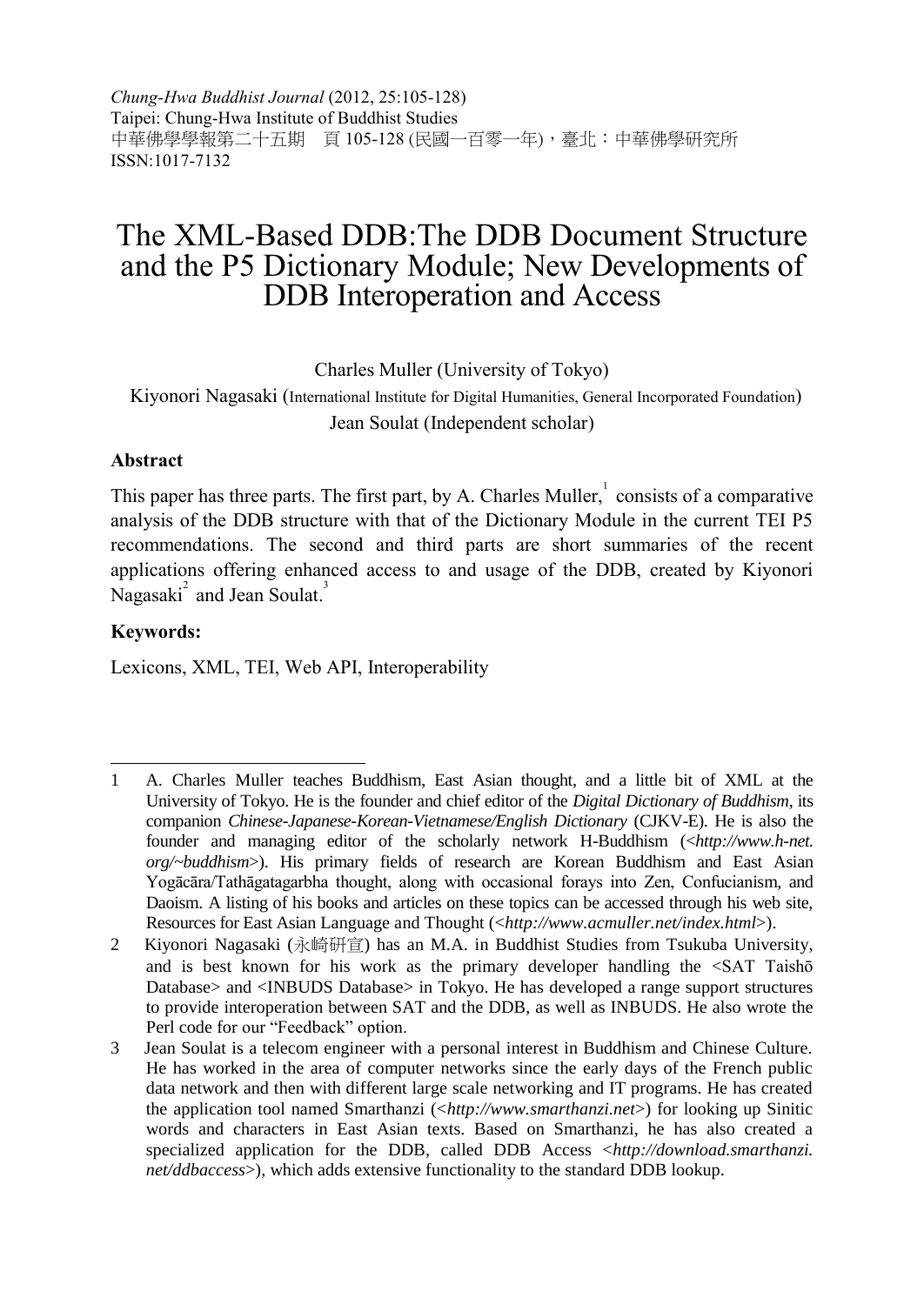# 以可擴展標記語言(XML)為基礎的電子佛教字典 (DDB): DDB文件結構與P5字典模組; DDB 相互 操作與取用技術的新發展

### Charles Muller (東京大學) 永崎研宣 (一般財団法人人文情報學研究所) Jean Soulat (獨立學者)

摘要

此篇文章為三部分: 第一部分由Charles Muller所寫, 以現行的TEI P5所建議的字典 模組,對DDB結構之比較分析;第二與第三部分則是由Kiyonori Nagasaki 與 Jean Soulat 所寫,簡短地概述近來提供加強對於DDB的取用技術與使用。

關鍵詞:詞典、XML、TEI、網路應用程式介面、相互操作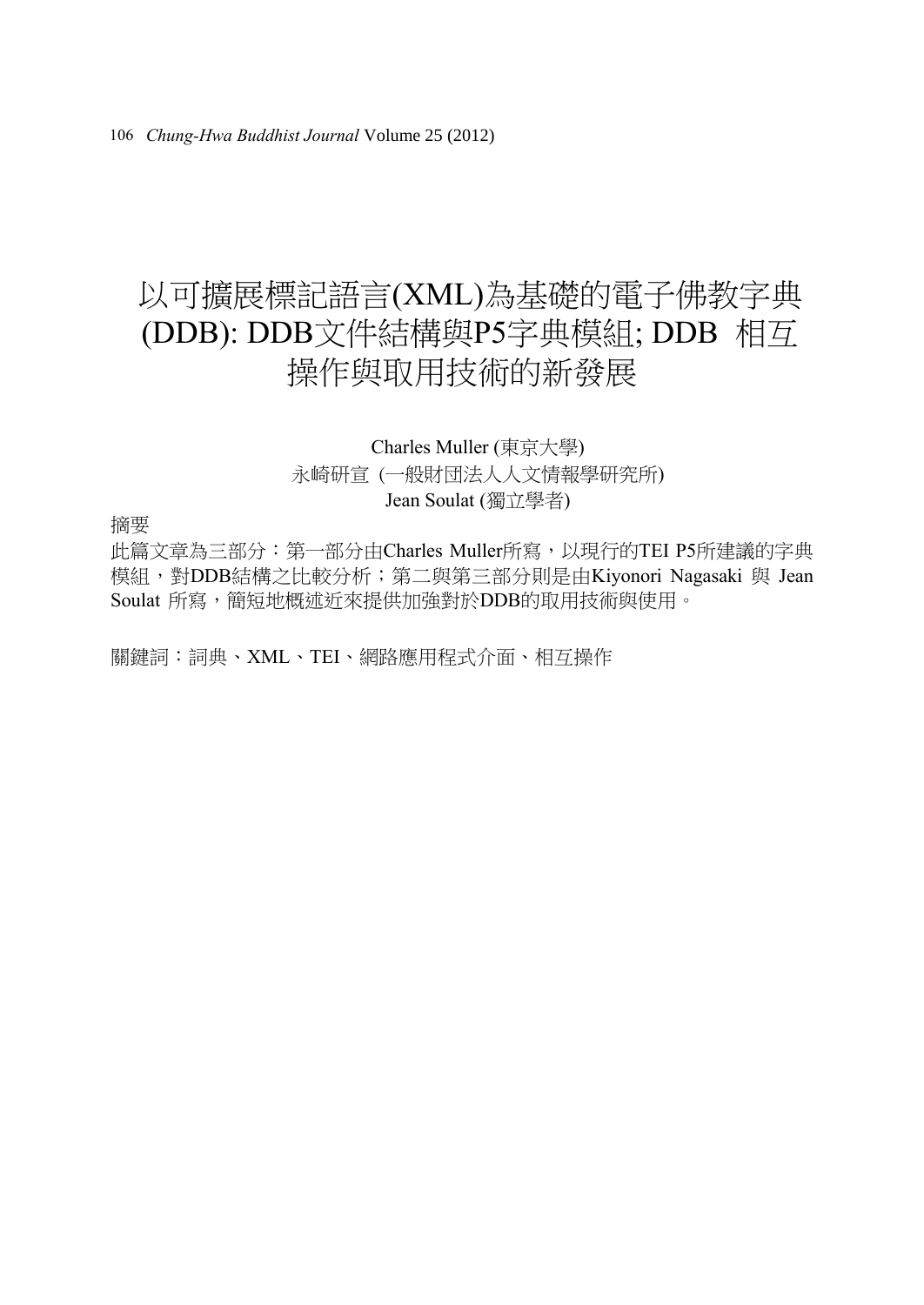### The DDB Document Structure and the P5 Dictionary Module

#### Charles Muller

No doubt that many of those of us who began their engagement in the development of web-based canonical collections, online databases, and various other research tools related to Buddhist Studies and East Asian studies at the time of the inception the WWWeb (circa 1994-95) look back in sheer amazement at the fact that almost fifteen years have passed since we made our most rudimentary stabs at developing these materials. At that time, Unicode, XML, Yahoo, Google, Internet Explorer, and scores of other now-commonplace Internet tools were yet to be heard of. In a short decade and a half, our way of doing research — and especially textual research — has been radically transformed.

Because of this radical change, young scholars coming into our field today need an entirely different set of skills for finding and organizing information. On the other hand, they no longer need, upon their departure from graduate school, to begin to try to figure out how they are going to afford to buy their first printed Taishō canon, and all the dictionaries and other reference tools needed to work with East Asian Buddhist texts. Most of these are now available digitally, and online, in one format or another. And these young scholars will have far more than simply the printed Taishō, Zokuzōkyō and other smaller canonical collections presently available at their disposal, as new, heretofore unavailable materials are being made searchable and downloadable — a main case in point being that of the newly developing Chan Texts Database, which will make available a variety of Chan texts, along with Dunhuang materials which were almost impossible to get one's hands on before this. And of course, for working with these texts, there is the DDB.

As has been explained over the years in numerous other presentations and project reports, I began my compilation of what turned out to be the DDB in my early days in graduate school (1986) having become aware of the incredible dearth in adequate lexicographical and other reference works in English language for the textual scholar of East Asian Buddhism in particular, and East Asian philosophy and religion in general. I worked at compiling terms for about ten years, and in 1995, shortly after the birth of the WWWeb, uploaded the collection that I had gathered up to that time up to my first web site, and the rest is history.<sup>4</sup>

<sup>4</sup> For various accounts of the development of the DDB up to its present state, please see the bibliography, which provides a fairly complete listing of presentations, both published and unpublished.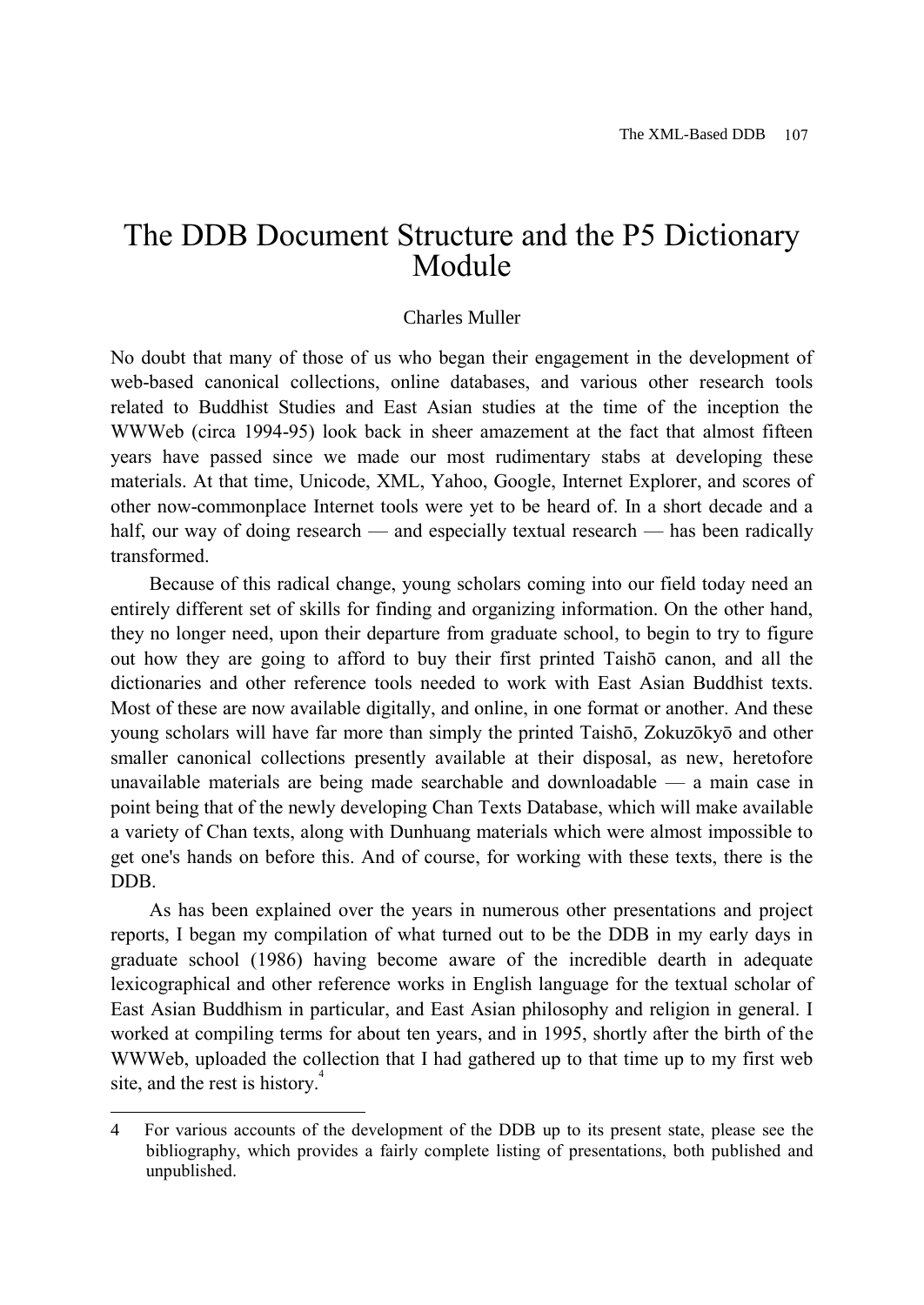Suffice it to say that the DDB has become the de facto choice among reference tools for young Western scholars doing work involving East Asian Buddhism. It is introduced as a primary reference work in all major North American universities that have programs dealing with East Asian Buddhism; it is supported in terms of content and programming by more than sixty scholars, many of whom are recognized as leading figures in their own sub-areas of Buddhist Studies or Information Technology; and it is presently subscribed to by twenty-eight university libraries.<sup>5</sup> It is also now accessible through online canonical text databases such as that of the SAT Taishō Database, and is included in various Hancharacter-based lookup tools, including Smarthanzi, the WWWebJDic Server, and Tangorin.<sup>9</sup>

In prior papers dealing with the DDB, I have explained various aspects of the project, including history, design, collaboration strategies, XML structure,<sup>10</sup>and so forth. Here, I would like to focus on a specific issue with the present XML structure, paying special attention to its relation with the TEI P5 Dictionary Module.

At the conference where this paper was originally presented (which is the basis for the present volume), a significant portion of the presentations dealt with XML in one way or another. What most of them had in common, however, was their presentation of XML as a way of marking up pre-existent materials, whether they be pre-existent canonical collections, lexicons, or whatever. The DDB was unusual among the presented projects at this venue in that it was one of the very few where XML was shown as a framework for the development of a *new* data set from the ground up, and which, working through XSLT, provides the systematic structure for an online database-reference resource. Indeed, among online academic reference tools of its kind, the DDB as a fully XML structured resource is unusual, since most online reference resources tend to be run from a more traditional database structure.

The original choice of XML to structure the DDB data is basically an accident of history, related to the background of the people from whom I received my earliest technical advice. Most important in this regard is Christian Wittern, who discovered my earliest, hard-linked HTML version of the DDB on the Web sometime in 1995 or 1996. He applied a basic SGML structure to the data, where the tags referred to elements of the content and document structure, rather than being the mere style commands of HTML. Christian send me a copy of his SGML-restructured data, along with SoftQuad Panorama,

j

<sup>5</sup> See *<http://www.buddhism-dict.net/ddb/subscribing\_libraries.html.>*

<sup>6</sup> See *<http://21dzk.l.u-tokyo.ac.jp/SAT/ddb-sat2.php.>*

<sup>7</sup> Also available in the Windows desktop application DDB Access; both of these are available at *<http://www.smarthanzi.net>*; to be discussed by its developer below.

<sup>8</sup> *<http://www.csse.monash.edu.au/~jwb/cgi-bin/wwwjdic.cgi?1C>*

<sup>9</sup> *<http://tangorin.com>*

<sup>10</sup> See JODI (2002).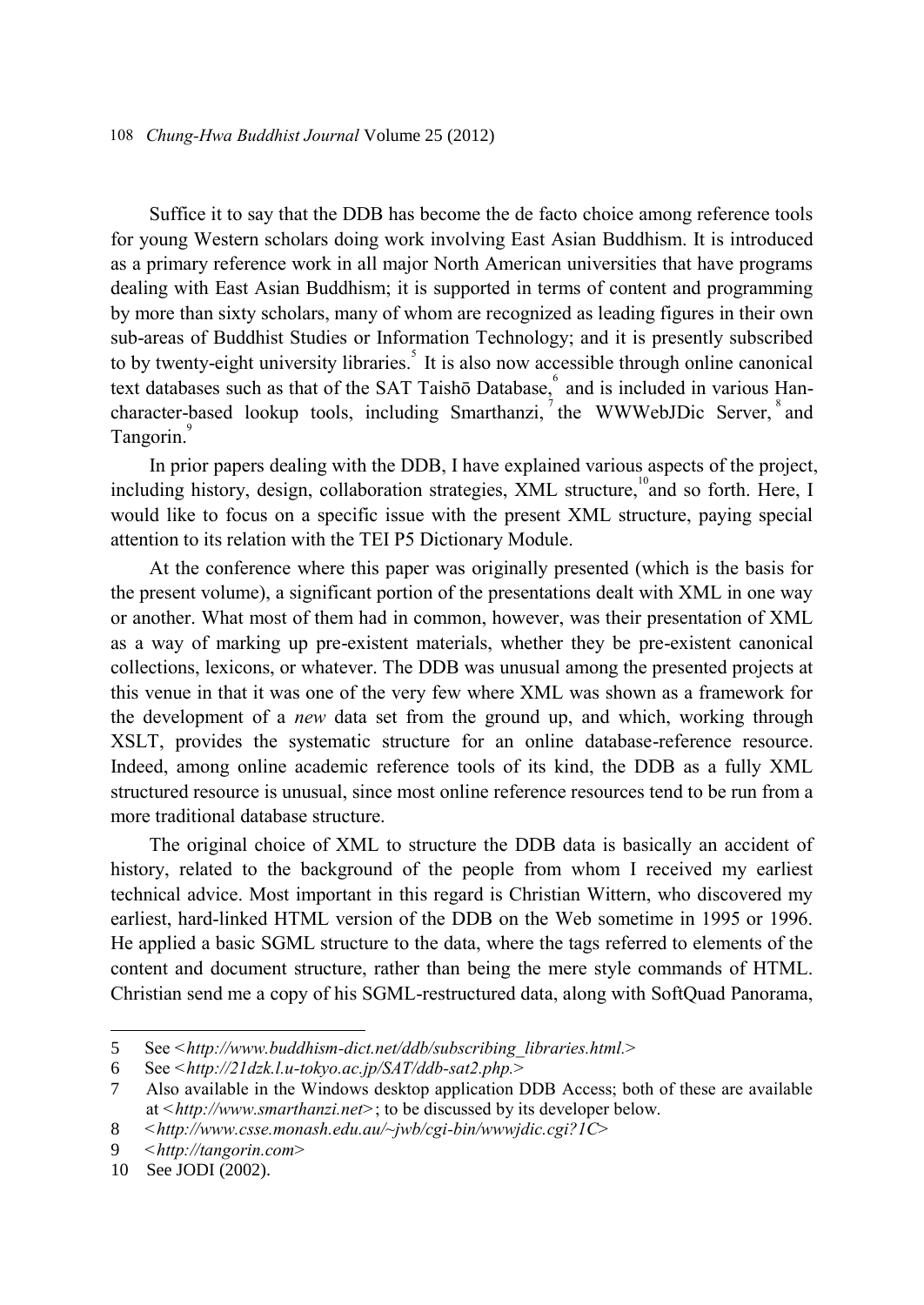a freeware viewer for SGML. I knew nothing of SGML at this time, but could see that it could be quite useful to mark up the data with content-meaningful tags as opposed to simple HTML style markers. Before long, the news of the impending release of the new XML standard to replace SGML had many people excited, and it seemed as if major software companies intended to support it, so I converted the DDB to XML, and stored it that way during the next couple of years, running an array of MS-Word macros to generate new HTML files periodically, uploading these to my web site.

But generating files this way each time was a convoluted and time-consuming process. Around 2000, I knew that people were beginning to publish XML materials on the web via XSL, and that more and more major markup and publication projects were turning to XML. But there were virtually no examples of serious real-world implementation other than in brief W3C explanatory materials. And without any kind of precedent available from which to learn, my programming skills were entirely insufficient for trying to implement raw XML on the web on my own.

At the same time, there were really no major data sets like my own readily available for testbed purposes, so newly appearing XML software development companies had no way to thoroughly test their new applications on actual large and complex data sets. On my website at the time, I had a description of the content and structure of my data (which was importantly, multilingual, including Chinese, Korean, and Japanese scripts, and a fairly large range of diacritical characters), and I was contacted by a few companies, including Microsoft and Altova (XMLSpy) who asked to use my data for testing of their XML software currently under development.<sup>11</sup>

After having been contacted by these companies, it occurred to me that there may be other individual XML developers who could take advantage of the DDB data for their own purposes, and at the same time help me to begin to take proper advantage of the XML structure and begin delivering the data on the web in real time, through XSL and whatever else might be required. I posted a message on the Mulberry XSL list inquiring as to whether anyone was interested in working with my data in this way. Within a week, I received a response from Michael Beddow, who, in connection with work he was doing on the web-based version of the Anglo-Norman Dictionary,<sup>12</sup> expressed a willingness to try to get the XML-DDB up and running on a server. In a very short time, he accomplished this to a level far beyond what I could have ever hoped. Since both Michael

<sup>11</sup> I agreed to both of these requests. From Microsoft, I never even received so much as a thankyou note. Altova gave me one free upgrade (to my already-purchased license), but then forgot about me, demanding that I pay the full price for their next Enterprise version. This turned out to be a major motivation toward my efforts to learn Emacs. Also, luckily, not too much later,  $\langle$ oXygen $\rangle$  made its appearance on the scene, with its much more reasonably priced, fullyfeatured XML editor, and much more humane support staff.

<sup>12</sup> *<http://www.anglo-norman.net/>*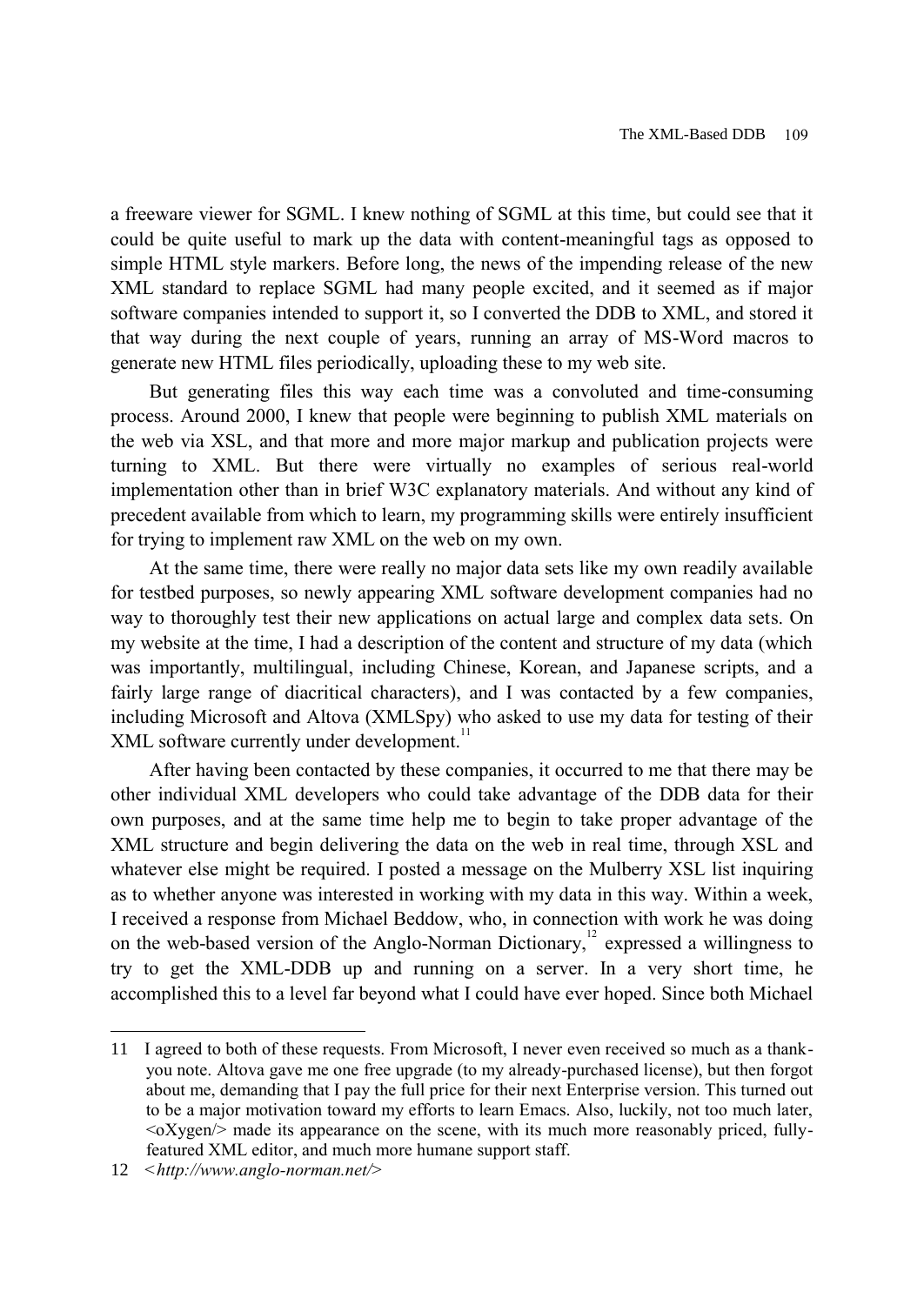and I have recounted the main points of this landmark task in some detail in the past,  $13 \text{ I}$ will not go into great detail retelling this stage of the process, except to say that Michael is still providing the basic technical support for the project, including security as well as the basic delivery of the data, for which I, and thousands of researchers of Buddhism around the world can be eternally grateful.

This simple but elegant XML/Perl/XSL delivery system developed by Michael has functioned in the same way, basically unchanged for almost a decade, and technically speaking, there have been no special demands or changes to our system that XML/XSL can't deal with, so although the suggestion of changing over to a traditional database system has been made to me from time to time, I have never felt the need to give it serious consideration. Although a database setup such as MySQL may be a bit faster in retrieving entries, having the data in XML format allows me to fully integrate it with the rest of my work on my desktop. Since I do virtually all of my scholarly research and translation in XML, and maintain various related data sets in XML or plain text format, having the DDB in XML while using the same basic tag structure for the rest of my documents makes it very easy to move things back and forth.

Having mentioned the fact that I use the same basic tagging structure in the rest of my work, I would like, from here, to deal with a technical aspect of the project that I have touched on briefly from time to time, but have never really worked through in detail: that is the relationship of the structure of the DDB to the TEI document model. I have been using TEI for my writing and most of the other phases of my work for about eight years now. Also, the two major technical contributors to the DDB project, Christian Wittern and Michael Beddow, are persons well-versed in the development and implementation of TEI. Since TEI has a subset of tags specifically designed for the structuring of lexical materials, it might be reasonable to assume that the DDB would be a fully TEI-based project.

It is to a significant degree. Since I have been using TEI in my work for several years, it has been the case that when I have needed a new tagging structure for the DDB, I have always first checked the TEI tag set to search for an appropriate tag. Almost always finding one, I have done my best to implement new elements in the DDB according to TEI hierarchical rules and with the recommended attributes. Thus, the content of the  $\le$ sense $\ge$  nodes in the DDB (discussed in further detail below) is fully TEI(P4)-compliant. This covers many sub-structures, including  $\langle$ list $\rangle$ ,  $\langle$ biblStruct $\rangle$  and many other basic prose structures necessary for writing short dictionary entries, as well as encyclopedic entries—basically replicating the rules of what would be allowable inside the TEI  $\langle p \rangle$ element.

<sup>13</sup> See the JODI (2002) article, ibid. I have also discussed Michael's role in the project in a few other articles.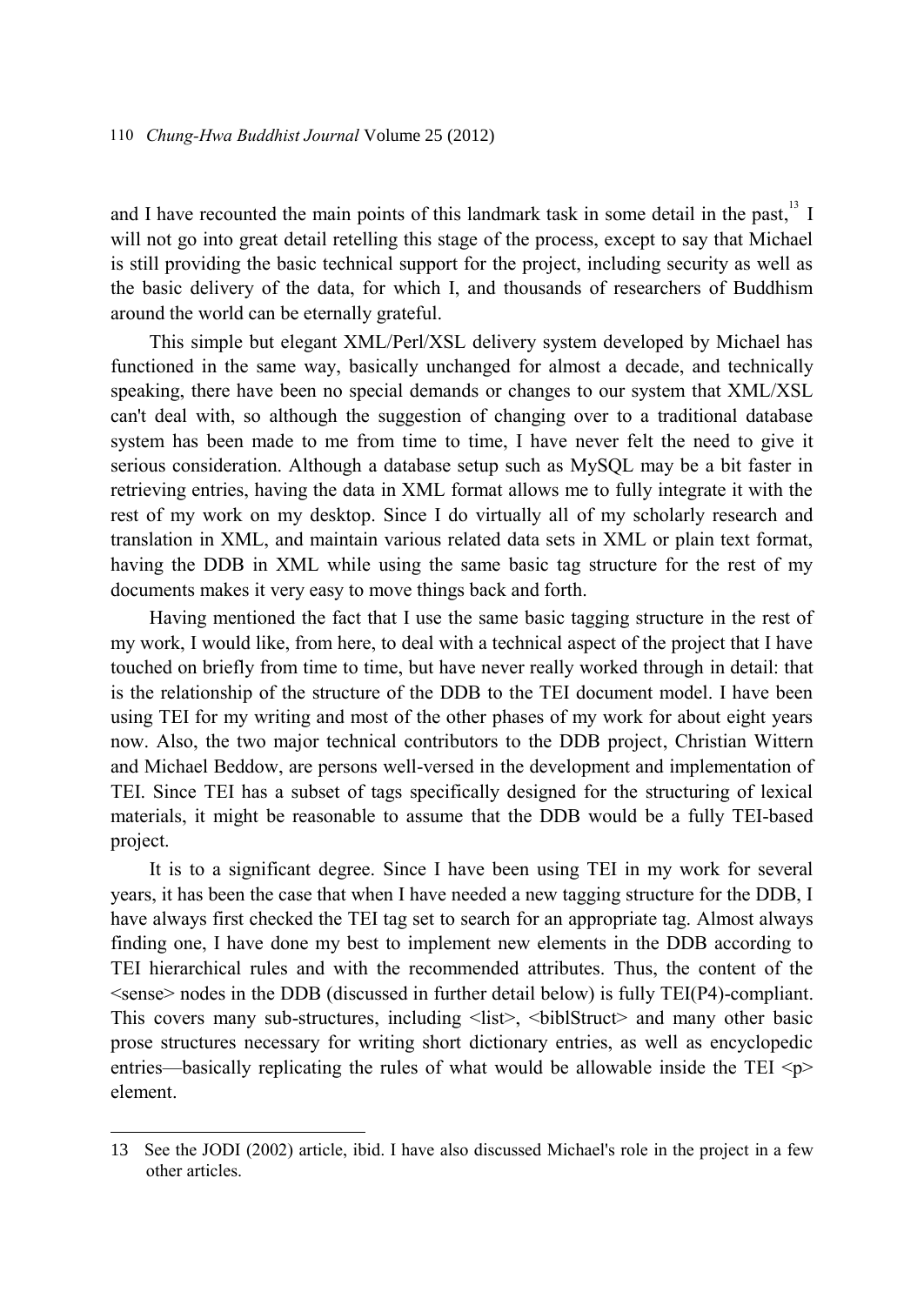For the nodes above, and outside  $\leq$ sense $\geq$  however, the structure of DDB entries is somewhat different from the sort of thing that one would build if one were to start from the ground up with the present TEI P5 Dictionary Module. When the XML for the DDB was first set up, there was no special intention to reject the TEI (at that time P4) structure. Christian Wittern and I sat down at a conference one time and tried to write a tag structure that best fit that of the DDB at the time. At this time I knew nothing of TEI, and Christian was just getting seriously involved in this Initiative. Thus, while this initial structure was informed by TEI concepts, it tended to conform more closely to the actual structure of the DDB, rather than trying to force a full TEI framework.

The basic structure of a DDB entry is currently like this:

<entry> (one dictionary entry)

<hdwd> (Chinese logographic headword)

<pron\_list> (grouping the pronunciations into a separate node)

<pron> (pronunciations of the headword in various East Asian languages, in roman script as well as native syllabaries)

<pron>

<pron>

 $<$ /pron list $>$ 

<sense\_area> (grouping semantic/content information)

<trans> (a short, primary translation or meaning of the head word)

<sense> (explanatory portion of the headword, for which there is usually more than one) <sense>

```
. . .
```

```
</sense_area>
```
<dictref> (list of references to entries for the term in other major reference works)

<dict>

<dict>

</dictref>

</entry>

Filled out with attributes and data, a relatively short sample entry looks like this:

<entry ID="b9403" added\_by="cmuller" add\_date="1993-09-01"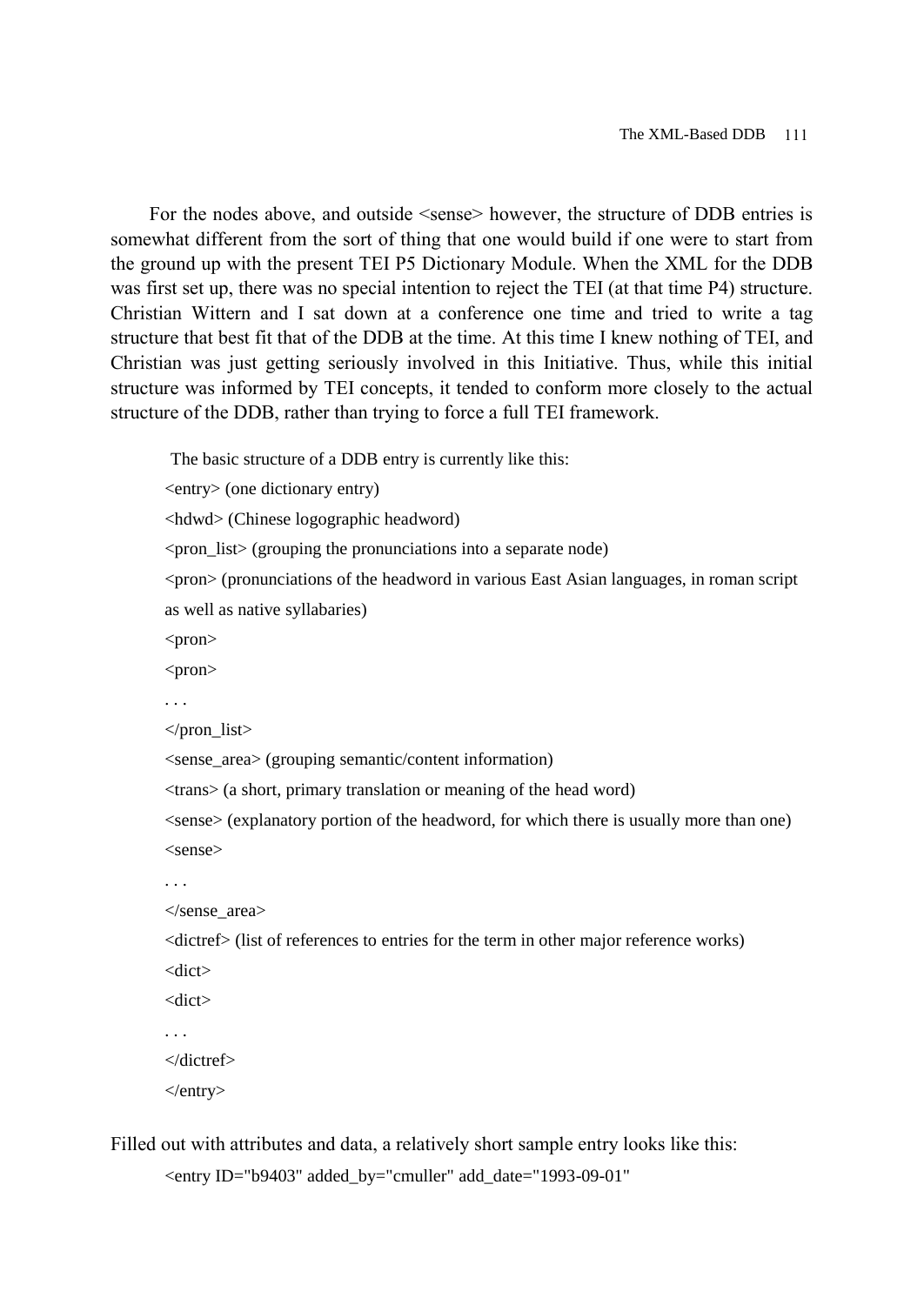```
update="2009-11-25" rad="金" radval="08" radno="167" strokes="12">
<hdwd>鐃</hdwd>
<pron list><pron lang="zh" system="py" resp="c.wittern">naó</pron>
<pron lang="zh" system="wg" resp="cmuller">jao</pron>
<pron lang="ko" system="hg" resp="cmuller">요</pron>
<pron lang="ko" system="mc" resp="cmuller">yo</pron>
<pron lang="ko" system="mr" resp="cmuller">yo</pron>
<pron lang="ja" system="kk" resp="cmuller">ドウ</pron>
<pron lang="ja" system="hb" resp="cmuller">nyō</pron>
<pron lang="vi" system="qn" resp="daouyen">nao</pron>
\langlepron list><sense_area>
<trans resp="cmuller" rend="hide">a <term lang="en">hand-bell</term></trans>
<sense resp="cmuller" ref="Yokoi,Hirakawa">Cymbals.(Skt. <term lang="sa-mw" 
n="11740">tūrya</term>) <br/> <br/>bibl type="canonlink">法華經 <xref
canonref="http://21dzk.l.u-
tokyo.ac.jp/SAT/T0262_,09,0009a11:0262_,09,0009b11.html">T 
262.9.9a13</xref></bibl> </sense>
</sense_area>
<dictref>
<dict><title>Zengaku daijiten (Komazawa U.)</title><page>989b</page></dict>
<dict><title>Japanese-English Zen Buddhist Dictionary 
(Yokoi)\langle\text{title}\rangle < page > 512 < / page > \langle\text{dict}\rangle<dict><title>Ding Fubao</title><page/>></dict>
<dict><title>Buddhist Chinese-Sanskrit Dictionary 
(Hirakawa)</title><page>1193</page></dict>
<dict><title>Bukkyō daijiten (Mochizuki)</title><page>(v.1-
6)1307b,2595b,4137a</page></dict>
<dict><title>Bukkyō daijiten (Oda)</title><page>1370-1</page></dict>
</dictref>
</entry>
```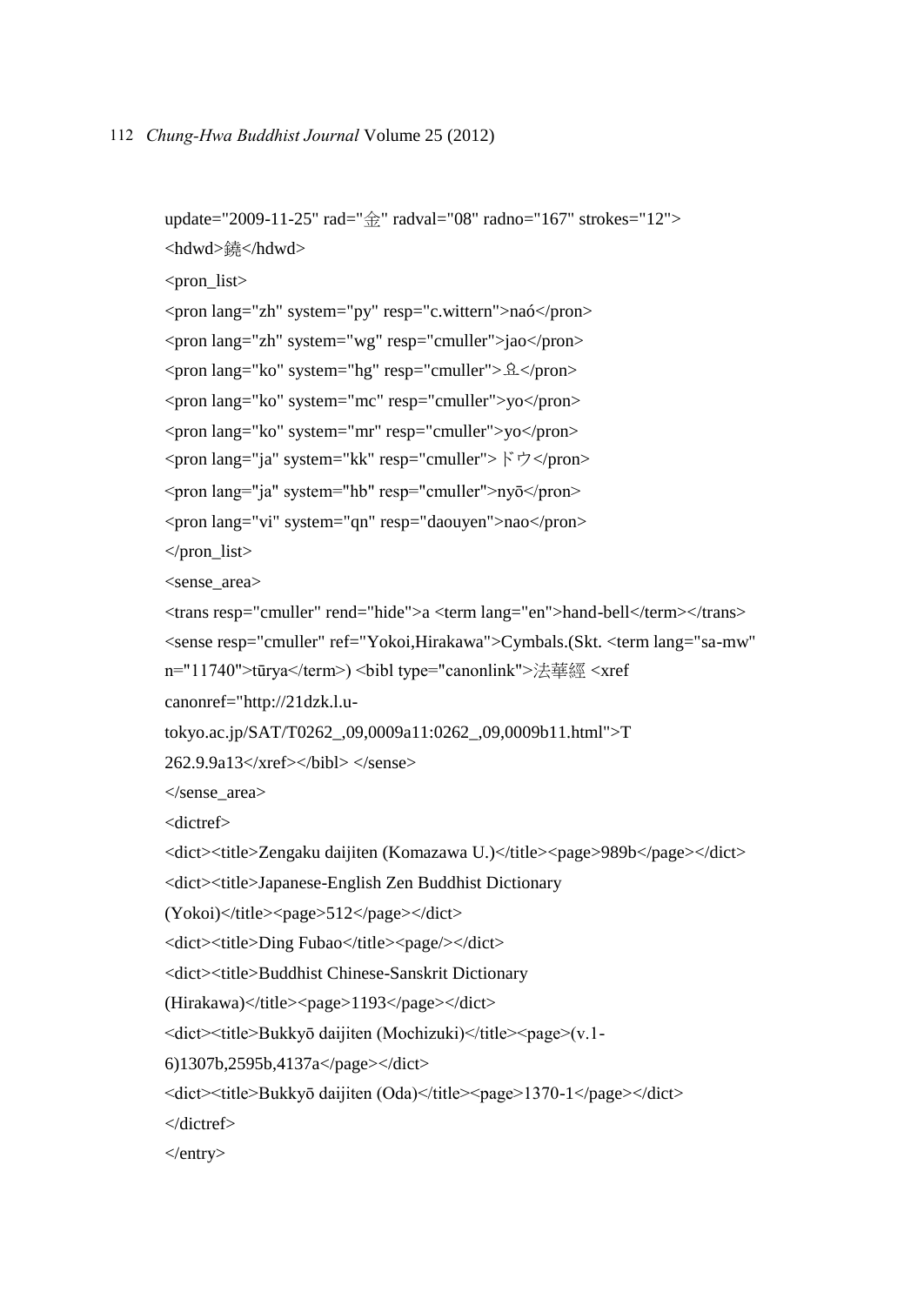We will get into the treatment of comparative issues in detail below, but just to provide the reader with some context, it is probably useful to have some idea of the basic P5 recommendation for dictionary structures, which, as provided on the TEI web site,  $14$  is like this:

<entry> <form> <orth>disproof</orth> <pron>dis"pru:f</pron> </form> <gramGrp> <pos>n</pos> </gramGrp>  $\epsilon$ sense n="1" $>$ <def>facts that disprove something.</def> </sense>  $<$ sense n="2" $>$ <def>the act of disproving.</def> </sense>  $\langle$ entry $>$ 

As we can see, the fundamental elements  $\langle$ entry $\rangle$ ,  $\langle$ pron $\rangle$ , and  $\langle$ sense $\rangle$  are used in the DDB for the same purposes, and with basically the same kind of hierarchical structure. The most glaring difference is seen in the DDB element <hdwd> (head word), which is idiosyncratic, an odd tag that I created during a short period in which the DDB was stored in a mixed structure of XML and HTML tags, and the attempt to use the tag <head> for head words produced obvious problems in HTML. It would have been better to get rid of this at an earlier stage, but opportunities were missed, so it remains here, embedded at the core of the DDB. In P5, the corresponding tag would probably be  $\leq$  orth $\geq$ . Beyond this, the other major difference is the presence in the DDB of the node <dictrefs>, within which information is contained regarding references on the same term in other dictionaries.

Before we address specific issues of tags and their structure, a word regarding the nature of the data set itself is in order. That is, the East Asian notion that is translated into English as "dictionary" — 辭典 (Ch. *cidian*; K. *sajeon*; J. *jiten*) sometimes refers to

<sup>14</sup> *<http://www.tei-c.org/release/doc/tei-p5-doc/en/html/ref-entry.html>*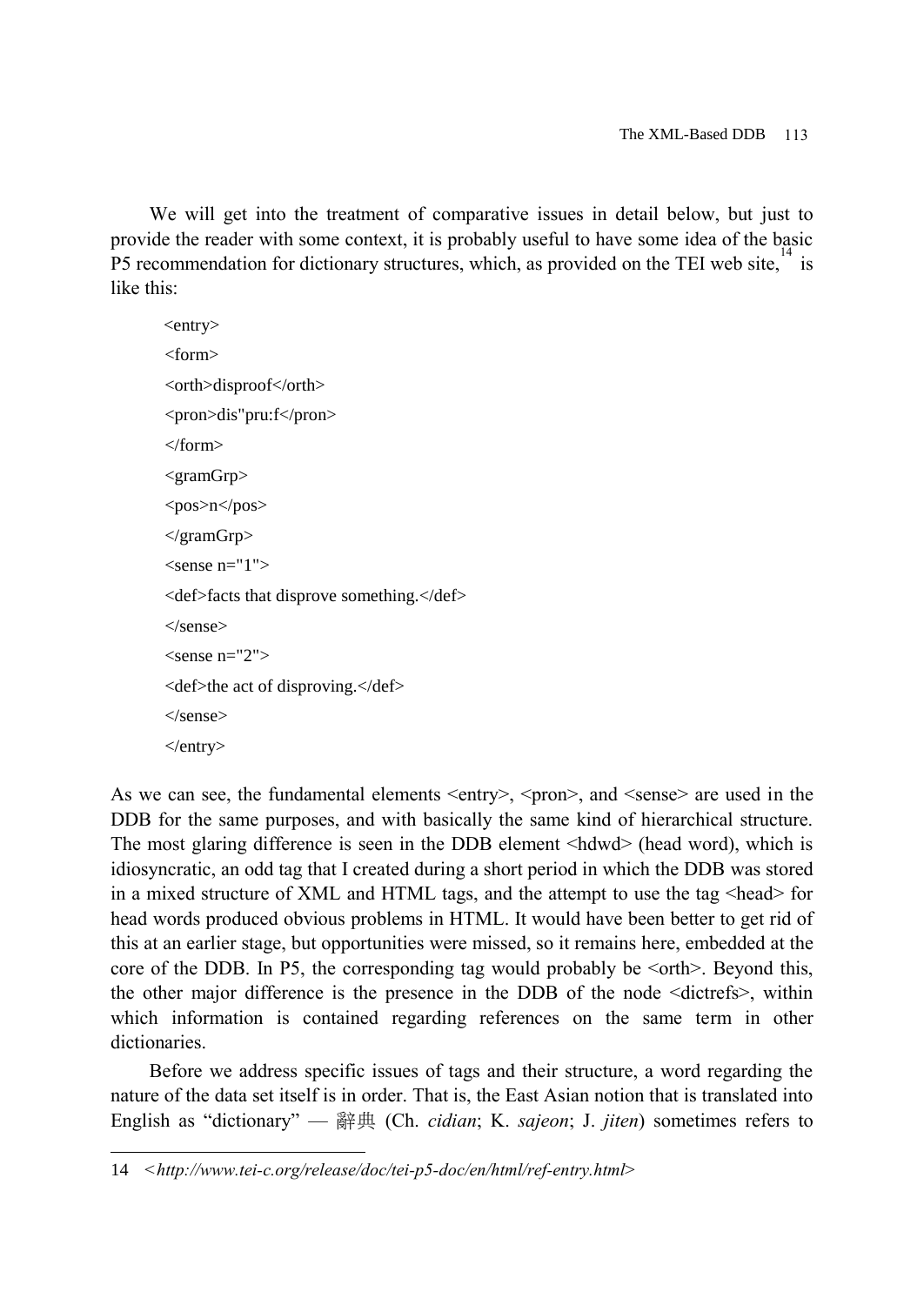something that is basically the equivalent of a Western dictionary. But it is also often something quite different, in the sense that it may well end up containing entries that are more like those of an encyclopedia in terms of length and complexity. And there is less linguistic-oriented information (such as grammatical forms and so forth).

Another distinctive characteristic for East Asian works of this type is that with Sinitic Buddhism being a pan-East Asian phenomenon, the Chinese logographic head words have distinct pronunciations in Mandarin, Korean, Japanese, and Vietnamese (including variant readings within these languages), with these being represented in both native syllabaries and Western romanization systems. Since the TEI dictionary module is basically constructed upon the Western model, problems will be evident from the start. Acknowledging these points, let us try to see what would be involved in bringing the DDB structure in line with TEI P5. For the moment, we will leave the level of attributes aside, focusing on elements.

The first obvious change would be that of replacing  $\langle$ hdwd $\rangle$  to  $\langle$ orth $\rangle$ . This would not be terribly difficult, since a global replacement throughout the data and XSL files should not result in any major problems. Next, removing the  $\leq$  pron list vrapper from the level above the  $\epsilon$  spron $\epsilon$  elements would not pose major problems at the XML level, but it would require some degree of rewriting of the style sheet; the same would be true for removing the  $\le$ sense area> wrapper from around the senses. The TEI element <gramGrp> is not relevant to the DDB.

A major consideration would be the conversion of the <dictrefs> area. This is an idiosyncratic component of the DDB, since it is not customary for dictionaries in general — whether they be Eastern or Western — to provide a list of references in other dictionaries or encyclopedias. Among the child nodes offered in TEI entry/dictionaries, the only thing that appears to come close to this is the element  $\langle x \rangle$  (x-reference). But if we used this, it would probably be more appropriate to use it in the place of the  $\langle \text{dict} \rangle$ reference, rather than the wrapper <dictrefs>.

With this kind of list, including essentially bibliographical references, it would be helpful for styling and other programming purposes to have a wrapper for this list of  $\langle x \rangle$ elements, something playing a similar to <listBibl>. Actually, the inclusion of  $\langle$ listBibl> — or something like it — as a possible child of  $\langle$ entry $\rangle$  would very helpful in this case. Then would could convert the <dictrefs/dict> structure into a basic TEI  $\le$ listBibl/bibl> tree ( $\le$ listBibl> does appear under  $\le$ xr>, so this would be another possible route.). But again, this is a special dimension of the DDB, and not a something that one would see needed for dictionary entries in general.<sup>15</sup>

<sup>15</sup> In this regard, the DDB is often more like an encyclopedia than a dictionary, but the TEI does not at the moment have an encyclopedia module. A discussion of encyclopedias on TEI-L (<*http://listserv.brown.edu/archives/cgi-bin/wa?A0=TEI-L*>) at the end of 2009 concluded in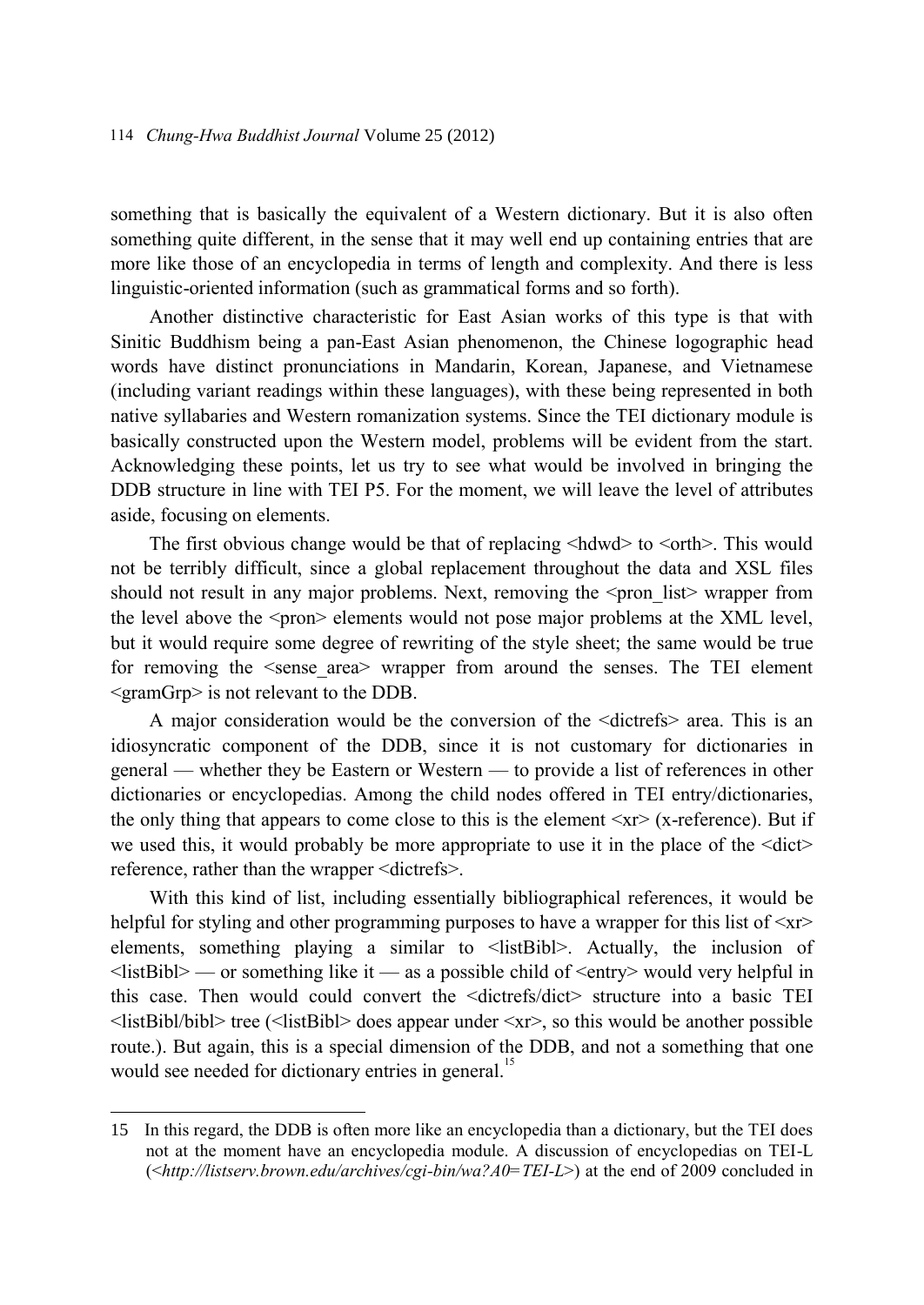A provisional rewrite of the DDB entry structure, based on the above changes, would now look something like this (shortening some sections for the sake of readability):

```
<entry ID="b9403" added_by="cmuller" add_date="1993-09-01" update="2009-11-25" 
rad="金" radval="08" radno="167" strokes="12">
<form>
<orth>鐃</orth>
<pron lang="zh" system="py" resp="c.wittern">naó</pron>
<pron lang="ko" system="hg" resp="cmuller">요</pron>
<pron lang="ja" system="kk" resp="cmuller">ドウ</pron>
</form>
<sense type="brief"><def>a <term lang="en">hand-bell</term></def></sense>
<sense type="normal" resp="cmuller" ref="Yokoi,Hirakawa">Cymbals.(Skt. <term 
lang="sa-mw" n="11740">tūrya</term>) <bibl type="canonlink">法華經<xref 
canonref="http://21dzk.l.u-
tokyo.ac.jp/SAT/T0262_,09,0009a11:0262_,09,0009b11.html">T 
262.9.9a13</xref></bibl> </sense>
<xr>
<bibl><title>Buddhist Chinese-Sanskrit Dictionary (Hirakawa)</title><biblScope 
type="pages">1193</biblScope></bibl>
<bibl><title>Bukkyō daijiten (Mochizuki)</title><biblScope type="pages">(v.1-
6)1307b,2595b,4137a</biblScope></bibl>
<bibl><title>Bukkyō daijiten (Oda)</title><biblScope type="pages">1370-
1</biblScope></bibl>
\langle xr \rangle</entry>
```
The next level of conversion—that of attributes—gets more complicated, as the DDB utilizes a number of attributes that are not contained either as attributes or elements in the dictionary module or elsewhere in the TEI P5 tag set, as far as I can determine. The character of the attributes currently used in the DDB can serve to draw our attention to

the recommendation for the encyclopedia maker to structure his data with a series of nested  $\langle \text{div} \rangle$  tags with various attributes making the content distinctions.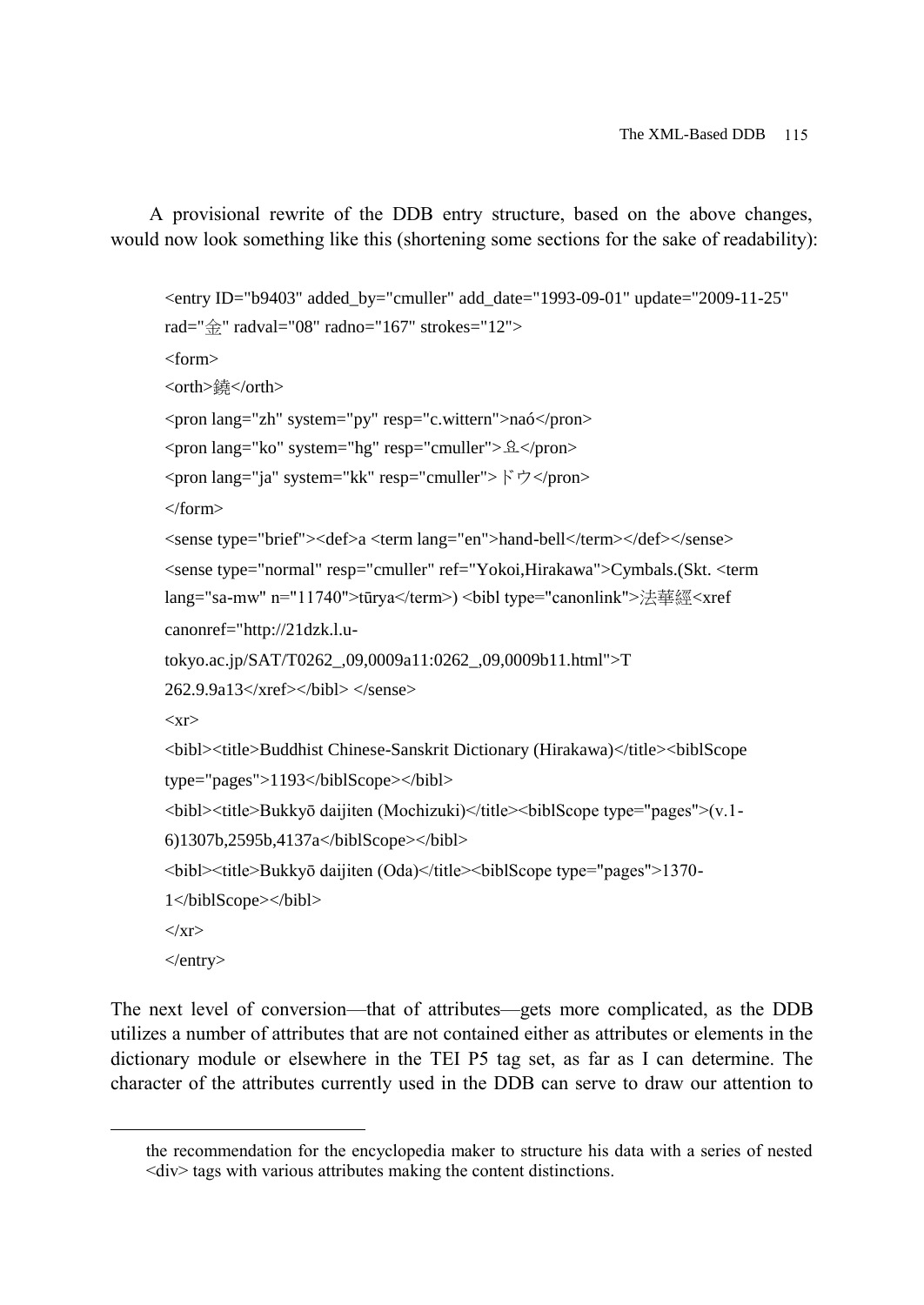some of the distinctive aspects of the DDB mentioned above. That is, rather than being the markup of some pre-existent lexicon, the DDB is a new work in progress. To properly embed information related to the development of each entry, the attributes attached to our <entry> tag contain several pieces of information that provide important history regarding the entry, as well as categorizing and sorting information. These include, at the entry level,  $\omega$ added by,  $\omega$ add date, and  $\omega$ updated. Interestingly, the TEI has always shown concern about this kind of documentation, as these kinds of elements have always been part of TEI document headers. But as far as I can tell, there is no mechanism for recording this kind of information at the level of entries or entry child nodes in a reference work. So if we tried to convert to P5, these would need to be added to a customized schema. Similarly, at the  $\le$ sense $\ge$  level, the  $@$ resp,  $@$ source, and  $@$ ref attributes are critical to the DDB for keeping clear records of sources, contributions, responsibility, and related references. Unless I have missed some alternative way of dealing with these in the Guidelines, it seems that the committee that developed the dictionary module had in mind the markup of pre-existent dictionaries, rather than the collaboration-based creation of a new dictionary in mind when they created this attribute structure.

Would it be worth the effort to convert to P5? The thought of going through this present comparison of the DDB entry structure with that of P5 has been on my mind for some time. Why would one go through the trouble of making this kind of major conversion in an XML structure that is working fine as it is?

There would be a few significant advantages to doing this. The first reason is that, as mentioned above, most of the rest of the academic research and writing that I am doing is being composed in TEI P5. Having a DDB structure that is fully TEI compatible would allow me to freely copy data back and forth without generating non-validity problems at either end. Second, this would allow the usage of the same basic style sheets for all of my projects. Third, full TEI compatibility would allow me to take advantage of other tools produced by members of the TEI community, including its schemas, and CSS/XSL sheets.

There are, however, a couple of significant drawbacks. First, it would not only require a major reworking of the data and the style sheets. It would also entail a reworking of scores of MS-Word macros that have been the background for the actual production of the data for more than a decade. So careful consideration is needed before taking the leap.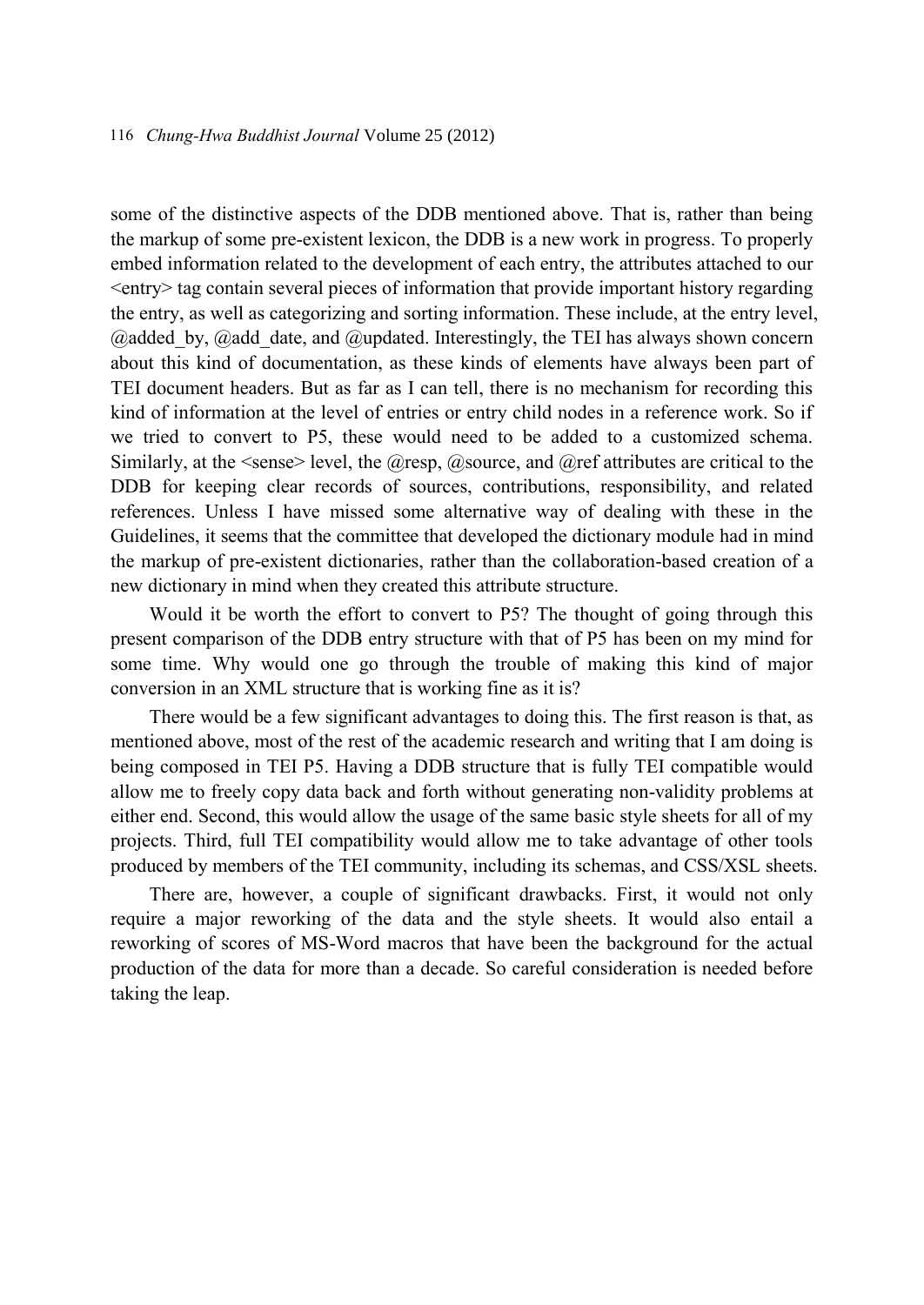## Interoperation I: The DDB and SAT

#### Kiyonori Nagasaki

The digitization of the resources for Buddhist studies—as well as those for other fields of academic inquiry—has now been in progress for a few decades. As a result of the diligent efforts of those engaged in various digitization projects, researchers of Buddhism now have access to a wide range of electronic materials, a state of affairs that serves to enhance the efficiency, accuracy, and overall quality of their research. The emergence of the Web environment has been the fundamental catalyst allowing a wide range of new ways of storing, representing, and sharing of resources. Recently, the next evolution of the Web—known as Web 2.0—has brought about a transformation in the delivery and handling of digital scholarly resources for all kinds of research. Most important here is the availability of the AJAX technology and Web API, which have enhanced the ways of sharing and delivering Web resources by leaps and bounds. The dissemination of cloud computing technology will further serve to support these kinds of developments.

Even only a decade or so ago it was taken for granted that for complementary digital resources—such as text and lexicon—to work together effectively, they had to be integrated one way or another into a single database format. While this may still well probably happen in a case where both resources are developed by the same individual or within a single project, if the resources were developed by separate entities, the combining of both into a single structure would usually entail the loss of independence or identity for one party or the other. However, in recent years, the situation has changed significantly, since, by adopting AJAX, Web API, and similar technologies, those who have been developing Web-based resources in the Humanities will be able to cooperate/interoperate between projects while each project maintains full independence.

The prominent example to be offered here is the recent interoperation developed (starting in 2008) between the SAT Taishō Database<sup>16</sup> and the DDB and INBUDS (Indian and Buddhist Studies Treatise Database)<sup>17</sup> on the Web environment using the  $\overline{A J A X}$ technology. Since April of 2008, the SAT Web service has been providing the function wherein if the user selects a portion of *kanbun* text from the Taishō canon with the mouse, a list of terms within that text that are available in the DDB will be generated alongside the text, along with English head words and links into the DDB itself. We are continuing to enhance various aspects of this function.

Since the time of the presentation of this application at the Chan texts conference in Oslo in October 2009, SAT has been providing further new functions implemented with

<sup>16</sup> *<http://21dzk.l.u-tokyo.ac.jp/SAT/search.php>*

<sup>17</sup> *<http://21dzk.l.u-tokyo.ac.jp/INBUDS/search.php>*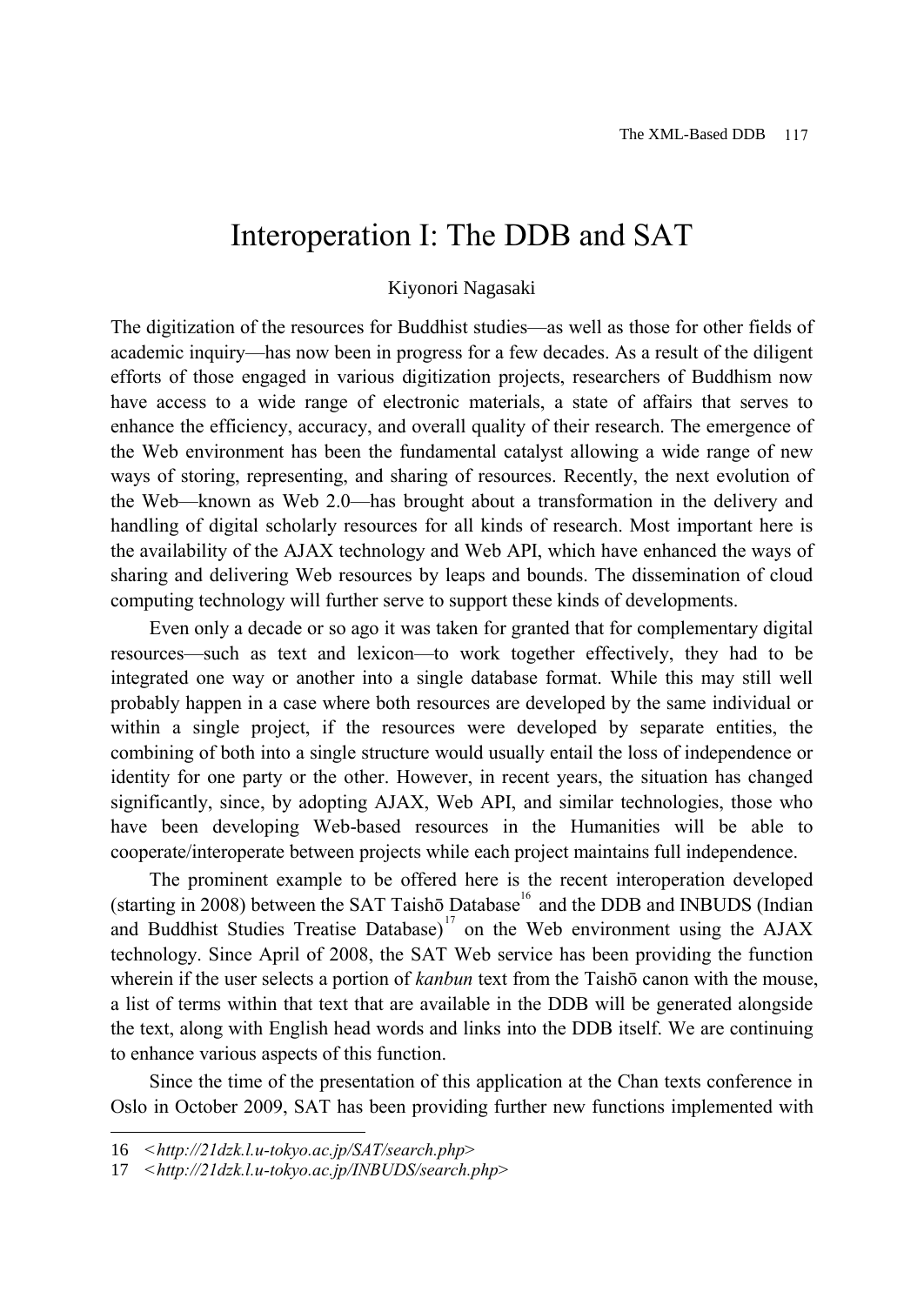AJAX and Web API. Previously, users could search related articles from the INBUDS database (maintained by the Japanese Association of Indian and Buddhist Studies<sup>18</sup>), but were only able to elicit basic bibliographical reference information. Under this new function, users are also able to obtain PDF files of the articles (when PDFs are available) by clicking on the PDF icon displayed on the ending of each line of the search results. Clicking on the icon opens up a page within the CiNii service<sup>19</sup> that includes a link to the PDF file. This PDF file service is provided for the whole academic society, not only to Buddhist Studies or the Humanities. CiNii distributes their bibliographic data as a PDF file through their Web API service.

INBUDS has taken optimal advantage of this public service by providing a Web API that allows other Web services to retrieve the INBUDS search results, including their PDF file information. The SAT Web service has implemented this, but it is important to know that every scholarly web service is welcome to enrich itself by taking advantage of CiNii's offering. Furthermore, the SAT Web service has been further contributing to CiNii's efforts by providing some Web APIs. SAT is also planning to provide some more efficient APIs so that the other Buddhist service providers can also distribute better services. Adopting AJAX and Web API, each project/service can enrich other services, while maintaining their independence as individual projects.

In this kind of Web environment, we will have the opportunity to work together not only as isolated contributors of data but also as individual and cooperative service providers so that researchers in our field can benefit from more efficient services. By so doing, our study and inner space will be greatly enriched.

<sup>18</sup> *<http://www.jaibs.jp>*

<sup>19</sup> (Scholarly and Academic Information Navigator, pronounced like "sigh-knee") is a database service maintained as a Japanese government project by the National Institute of Informatics, which enables searching of information on academic articles published in academic society journals or university research bulletins, or articles included in the National Diet Library's Japanese Periodicals Index Database. <*http://ci.nii.ac.jp/en*>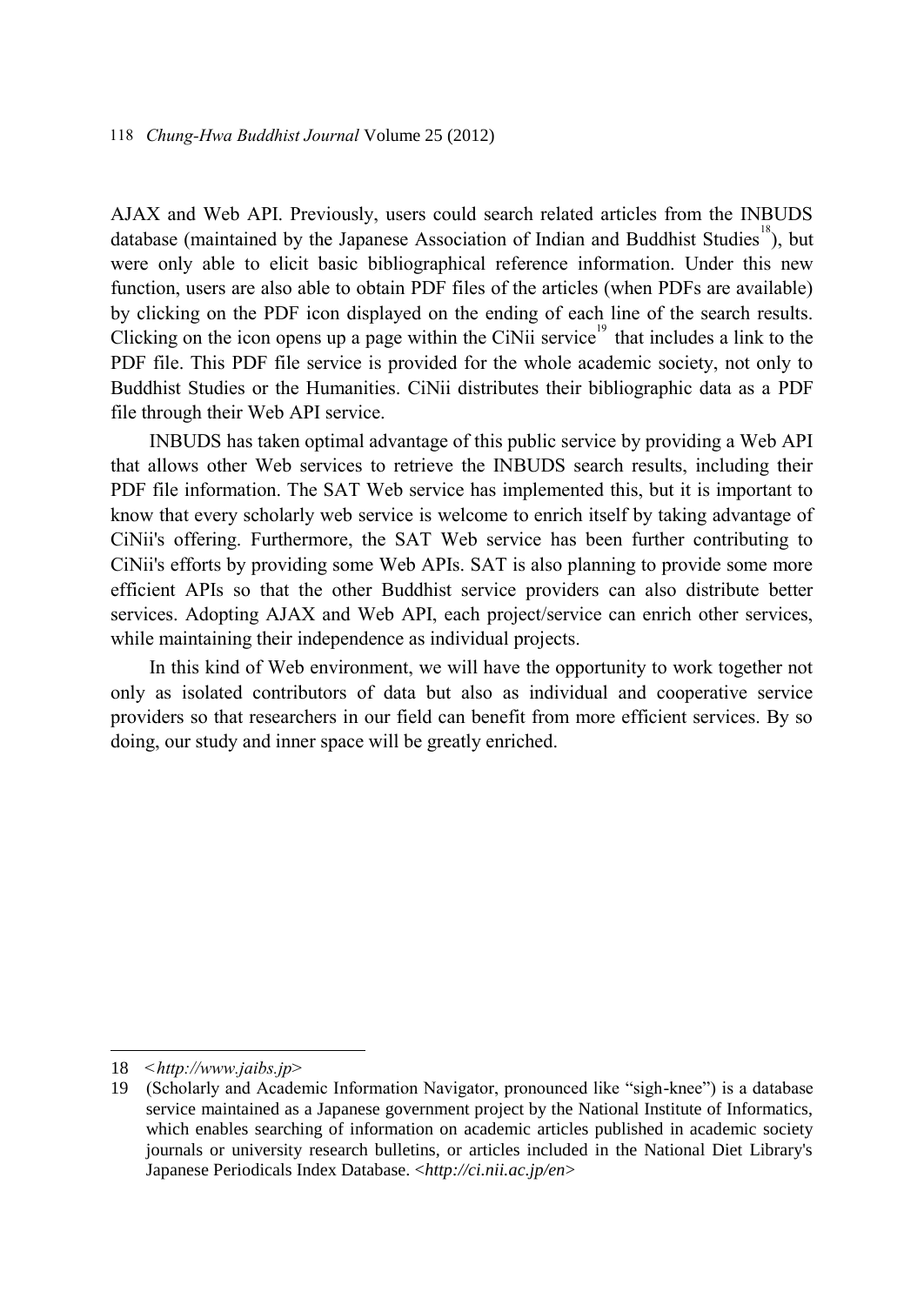#### **1. DDB Parsing From the SAT Database**

#### **1.1. SAT Text View**

The user opens up desired text by scrolling or computer search:

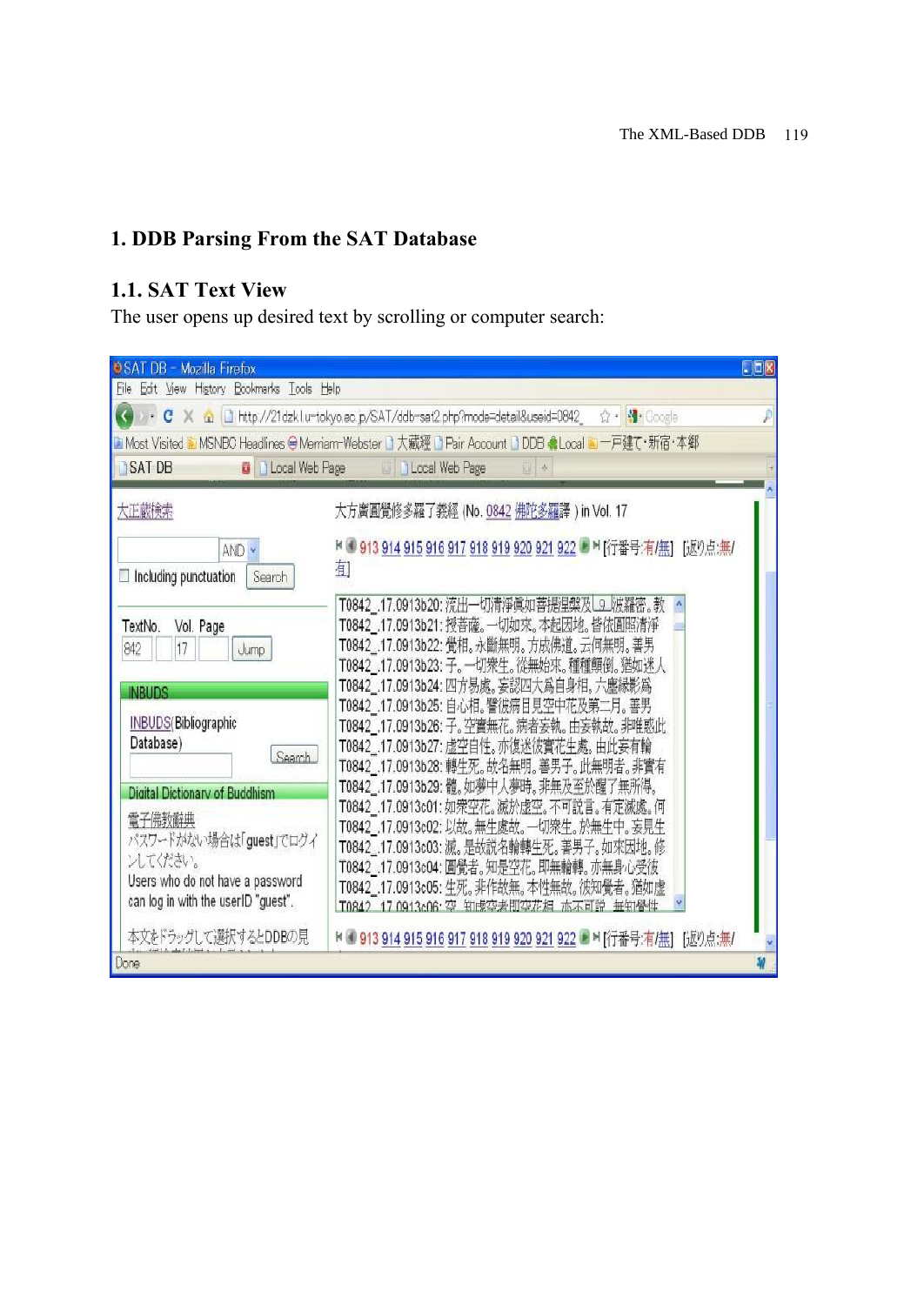#### **1.2. Selecting and Generating a Word List**

One then selects a portion of text with the mouse, upon which the DDB words contained in the selected text will be arranged in a list on the left:

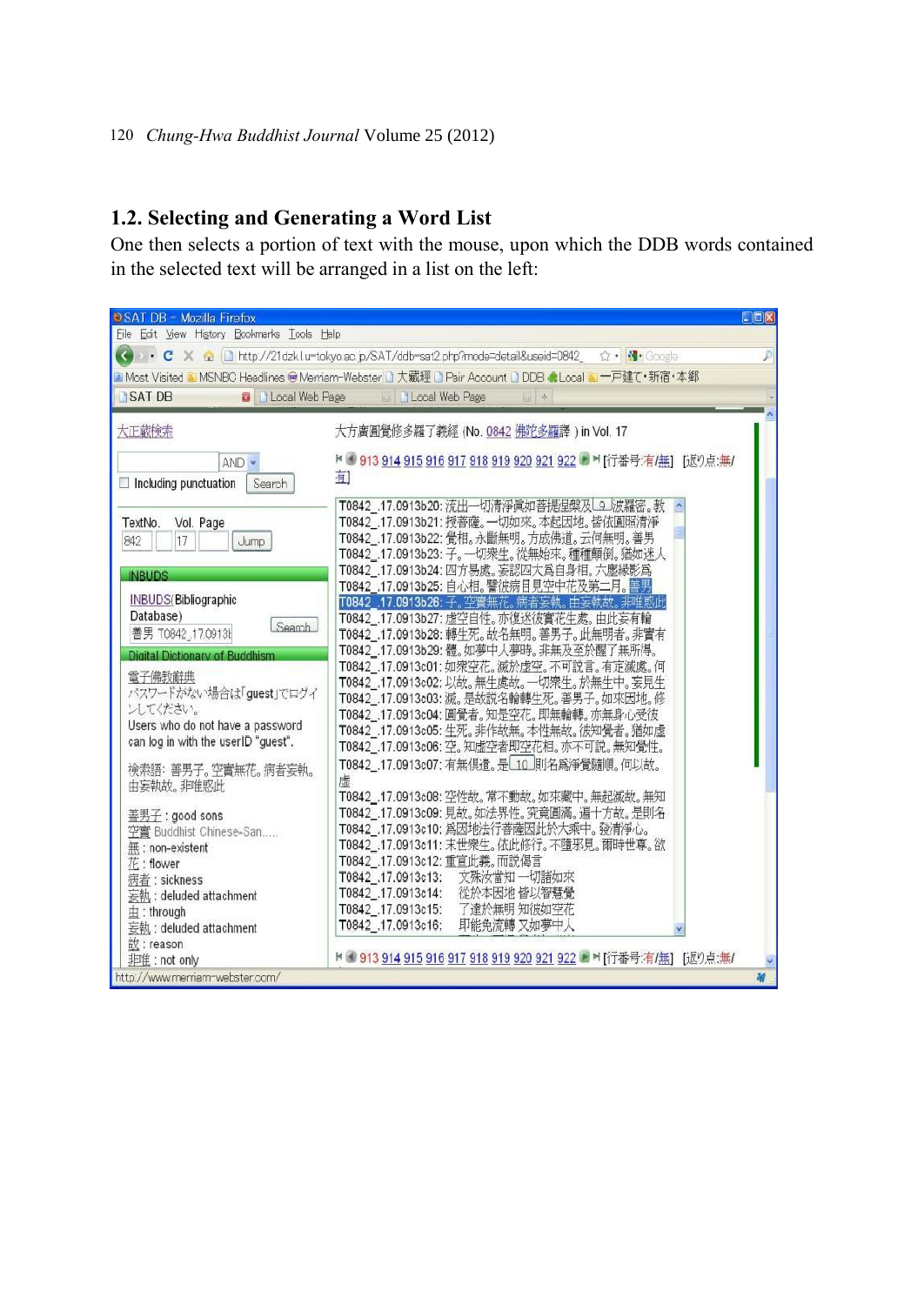### **1.3. Lookup in the DDB**

Clicking on term in the list will open up the entry in the DDB:

| ●DDB: 善男<br>good sons - Mozilla Firefox                                                                                                                                                                                                                                                                                                     | DOX                  |
|---------------------------------------------------------------------------------------------------------------------------------------------------------------------------------------------------------------------------------------------------------------------------------------------------------------------------------------------|----------------------|
| File Edit View History Bookmarks Tools Help                                                                                                                                                                                                                                                                                                 |                      |
| C X 企   http://buddhism-dict.net/cgi-bin/xpr-ddb.pl?55.xml+id('b558 ☆ ・ <mark>*1</mark> · Google                                                                                                                                                                                                                                            |                      |
| La Most Visited a MSNBC Headlines ● Merriam-Webster 』大藏經 』 Pair Account 』 DDB ● Local                                                                                                                                                                                                                                                       | $\mathcal{V}$        |
| ■ DDB: 善男子   go… ■<br><b>B</b> SATDB<br><b>D</b> Local Web Page<br><b>D</b> Local Web Page                                                                                                                                                                                                                                                  | $\frac{1}{\sqrt{2}}$ |
| 善男子                                                                                                                                                                                                                                                                                                                                         |                      |
| [Pronunciations]                                                                                                                                                                                                                                                                                                                            |                      |
| Meanings                                                                                                                                                                                                                                                                                                                                    |                      |
| [Basic Meaning:] good sons                                                                                                                                                                                                                                                                                                                  |                      |
| Senses:                                                                                                                                                                                                                                                                                                                                     |                      |
| .  or "sons of good families," one of the Buddha's terms of address to his disciples, similar to<br>"gentlemen." One possessing correct faith (Skt. kula-putra). Those who have cultivated merit in<br>previous lifetimes, allowing them the prized opportunity to listen directly to a sermon by the<br>Buddha. See also 善男子善女人. [cmuller] |                      |
| • Used in addressing bodhisattvas rather than Buddhist priests. [cmuller]                                                                                                                                                                                                                                                                   |                      |
| Done                                                                                                                                                                                                                                                                                                                                        |                      |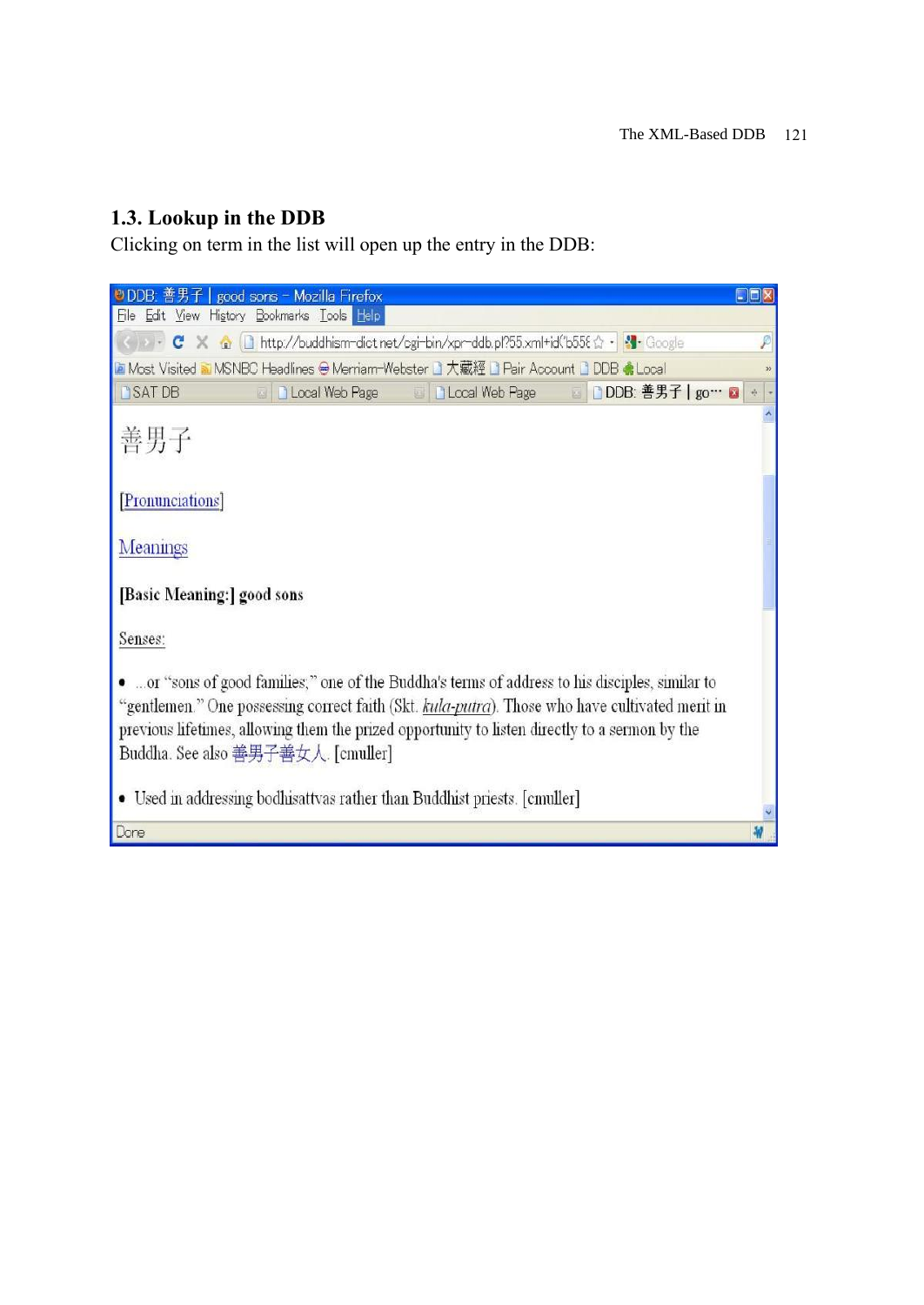## Interoperation II: DDB Parsing and Lookup with SmartHanzi net and DDB Access

#### Jean Soulat

#### **1. Smarthanzi.net**

SmartHanzi.net is a website with a parsing and lookup tool developed by Jean Soulat for Chinese and links to etymological lessons by Dr. L. Wieger, S.J., in his *CHINESE CHARACTERS – Their origin, etymology, history, classification and signification* <sup>20</sup> Finding a given character in this book can be a trying experience, since one is forced to work through a number of indexes. The introduction of simplified characters in continental China has added a further level of complication. This is precisely the sort of situation where information technology can be of the greatest help: with just a mouse click, the website points to the relevant etymological lesson (out of 177) and phonetic series (out of 858).

#### **1.1. Parsing and Lookup**

Parsing and lookup relies on various Chinese word lists available on the Internet:

- For basic Chinese, CEDICT MDBG (English), HanDeDict (German); for Buddhism, the DDB and Soothill & Hodous.
- The companion site Smartkanji.net uses the JMDict multilingual list for Japanese available on Jim Breen's Monash Nihongo FTP Archive.<sup>21</sup> Jim Breen also kindly provides Japanese specific tables for adjectives and words.

When a text is submitted to the application, the server parses it and displays a first view of all words found (in the main list) just under the text. Users can then lookup anywhere in the text either with a mouse click or by dragging over if more convenient. The website shows all words recognized at the mouse position. It does *not* try to make a choice.

Users have to select one among the available dictionaries. If one needs to lookup from several dictionaries, several tabs in the browser window offer a convenient solution.

<sup>20</sup> First published in 1899 (French) and 1915 (English), based on the 2nd century *Shuowen Jiezi*. This work contains numerous technical errors, but is a valuable historical document in that it reflects the understanding that many Chinese had regarding their writing system.

<sup>21</sup> *<http://www.bcit-broadcast.com/monash/>*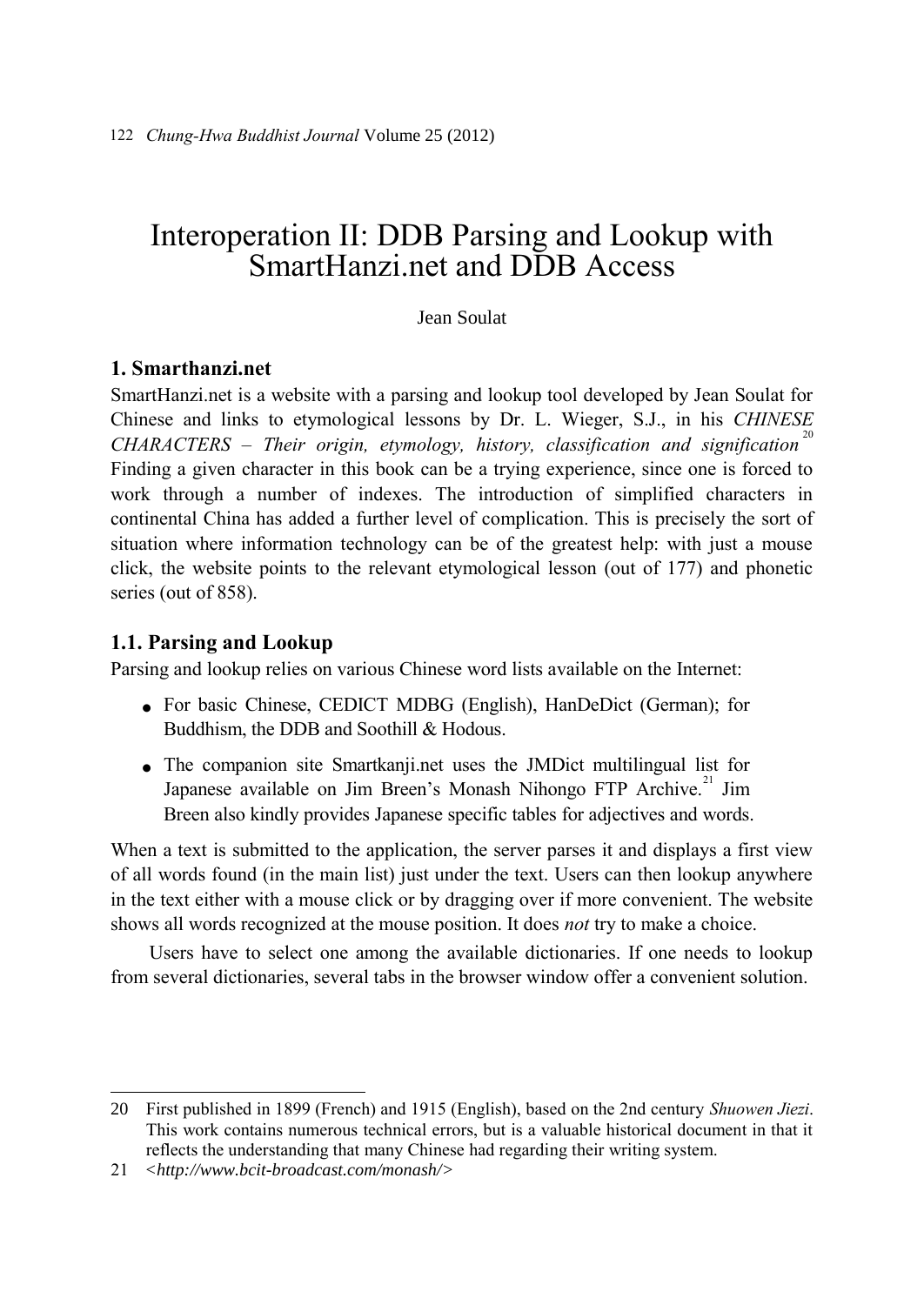#### **1.2. Technology**

SmartHanzi.net uses the so-called "Ajax" technology: one HTML page is used as an application. Further data are then updated through XmlHttpRequest and JavaScript within the original HTML page. The server is written in PHP and uses flat files (no database) to keep parsing time acceptable.

Since some large size tables need to be loaded for each text, the website works best when users submit full paragraphs or short texts.

#### **1.3. Limitations**

 $\overline{a}$ 

The word lists available on the Internet are convenient for parsing and lookup. But they do not contain enough detail to navigate from one word to another, as many people love to do with paper dictionaries. This is where the DDB XML access provides a great opportunity.

#### **1.4. The DDB Access Application**

Both Smarthanzi (<*http://www.smarthanzi.net*>) and DDB Access (<*http://download. smarthanzi.net/ddbaccess*>) work off of the same DDB data extract, which includes headwords, pronunciations, and basic definitions in a public file published monthly by Charles Muller.<sup>22</sup> It does not include the full set of data accessible through the DDB website (<*http://buddhism-dict.net/ddb*>). Since the full data displayed on the DDB website are also available in XML format on per word requests, there was a perspective to put together the parsing and lookup facility of SmartHanzi.net and the complete DDB data.

<sup>22</sup> This file, <*http://acmuller.net/download/buddhdic.txt.gz*> is the same as that which is published on Jim Breen's WWWJDic Server (<*http://www.csse.monash.edu.au/~jwb/cgibin/wwwjdic.cgi?1C*>). It is also used by the SAT database to access terms in the DDB, as well as by the developer of Tangorin.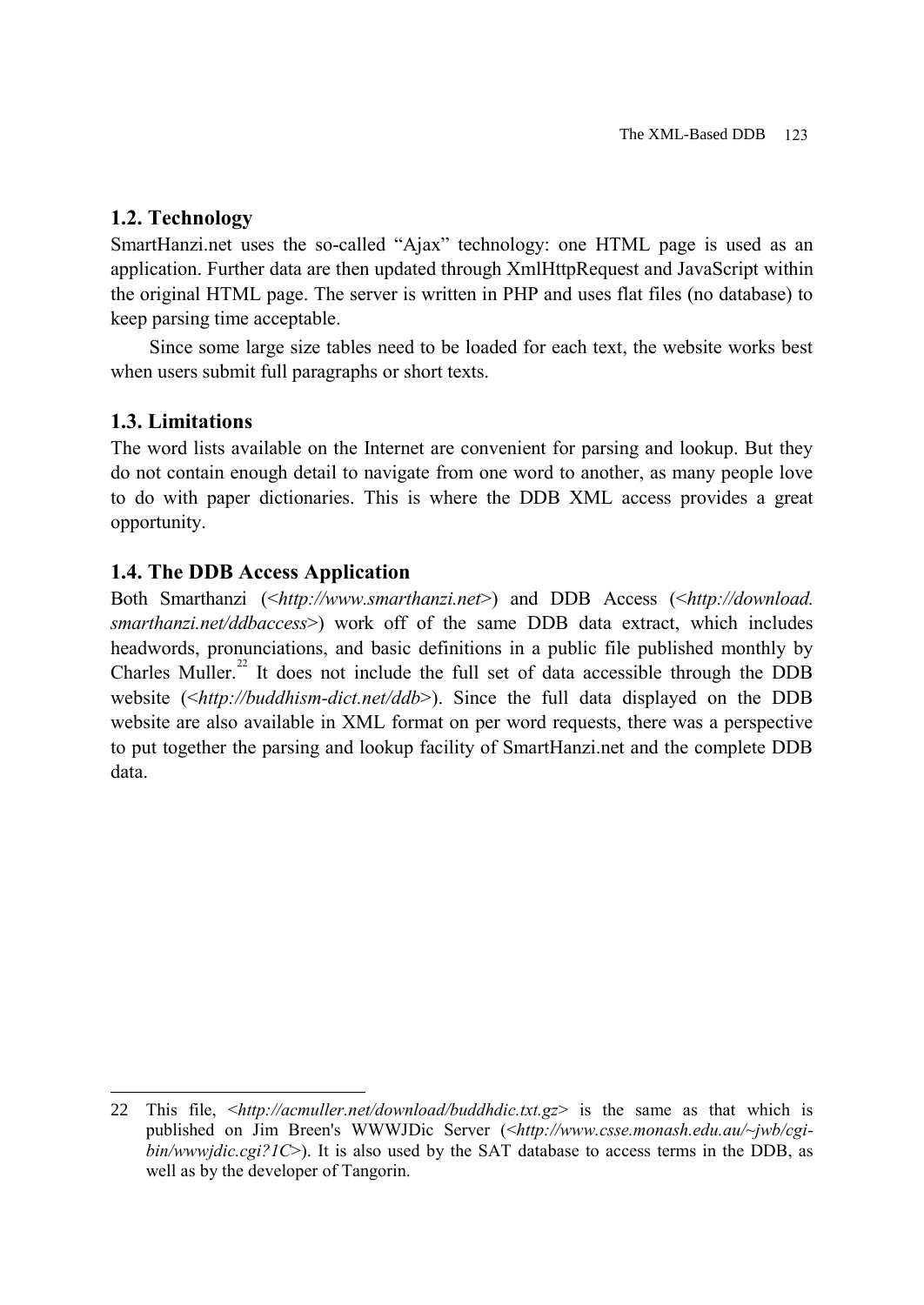#### **1.5. Views of DDB Access**

#### **1.5.1. Step One: Paste in Text**

The user pastes in some East Asian text containing Chinese characters:

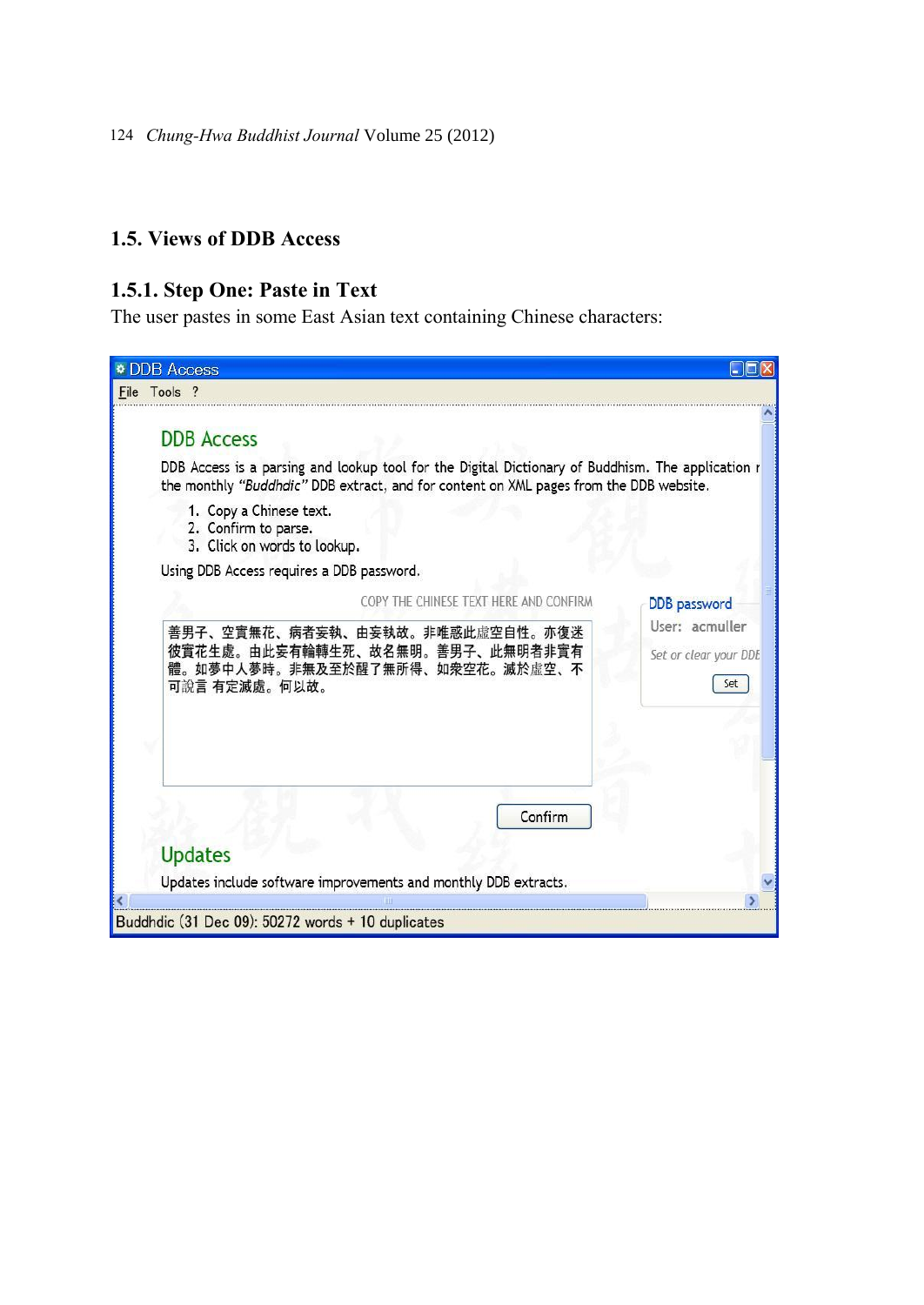### **1.5.2. Step Two: Parse Text**

The text is then parsed, separating compound words on the left and single characters on the right:

| <b>DDB</b> Access                                                                                                      |            |                         |  |   |      | $\blacksquare$ $\blacksquare$ $\blacksquare$ $\times$ |  |
|------------------------------------------------------------------------------------------------------------------------|------------|-------------------------|--|---|------|-------------------------------------------------------|--|
| File Tools ?                                                                                                           |            |                         |  |   |      |                                                       |  |
| 善男子、空實無花、病者妄執、由妄執故。非唯惑此虛空自性。亦復迷彼實花<br>生處。由此妄有輪轉生死、故名無明。善男子、此無明者非實有體。如夢中人<br>夢時。非無及至於醒了無所得、如衆空花。滅於虛空、不可說言 有定滅處。何<br>以故。 |            |                         |  |   |      |                                                       |  |
| 善男                                                                                                                     | shànnán    | man of a good<br>family |  | 善 | shàn | good                                                  |  |
| 善男子                                                                                                                    | shàn nánzí | good sons               |  | 男 | nán  | male                                                  |  |
| 男子                                                                                                                     | nánz Ĭ     | son                     |  | 子 | zĬ   | child                                                 |  |
| 實無                                                                                                                     | shí wú     | truly non-existent      |  | 空 | köng | emptiness                                             |  |
| 病者                                                                                                                     | bìngzhě    | sickness                |  | 實 | shí  | real                                                  |  |
| 妄執                                                                                                                     |            | deluded                 |  | 無 | wú   | non-existent                                          |  |
|                                                                                                                        | wàngzhí    | attachment              |  | 花 | huā  | flower                                                |  |
| 非唯                                                                                                                     | fēi wéi    | not only                |  | 病 | bìng | to get sick                                           |  |
| 虚空                                                                                                                     | xū köng    | space                   |  | 者 | zhě  | the one [who, which]                                  |  |
| 自性                                                                                                                     | zìxìng     | own-nature              |  | 妄 | wàng | to lie                                                |  |
| Buddhdic (31 Dec 09): 50272 words + 10 duplicates                                                                      |            |                         |  |   |      |                                                       |  |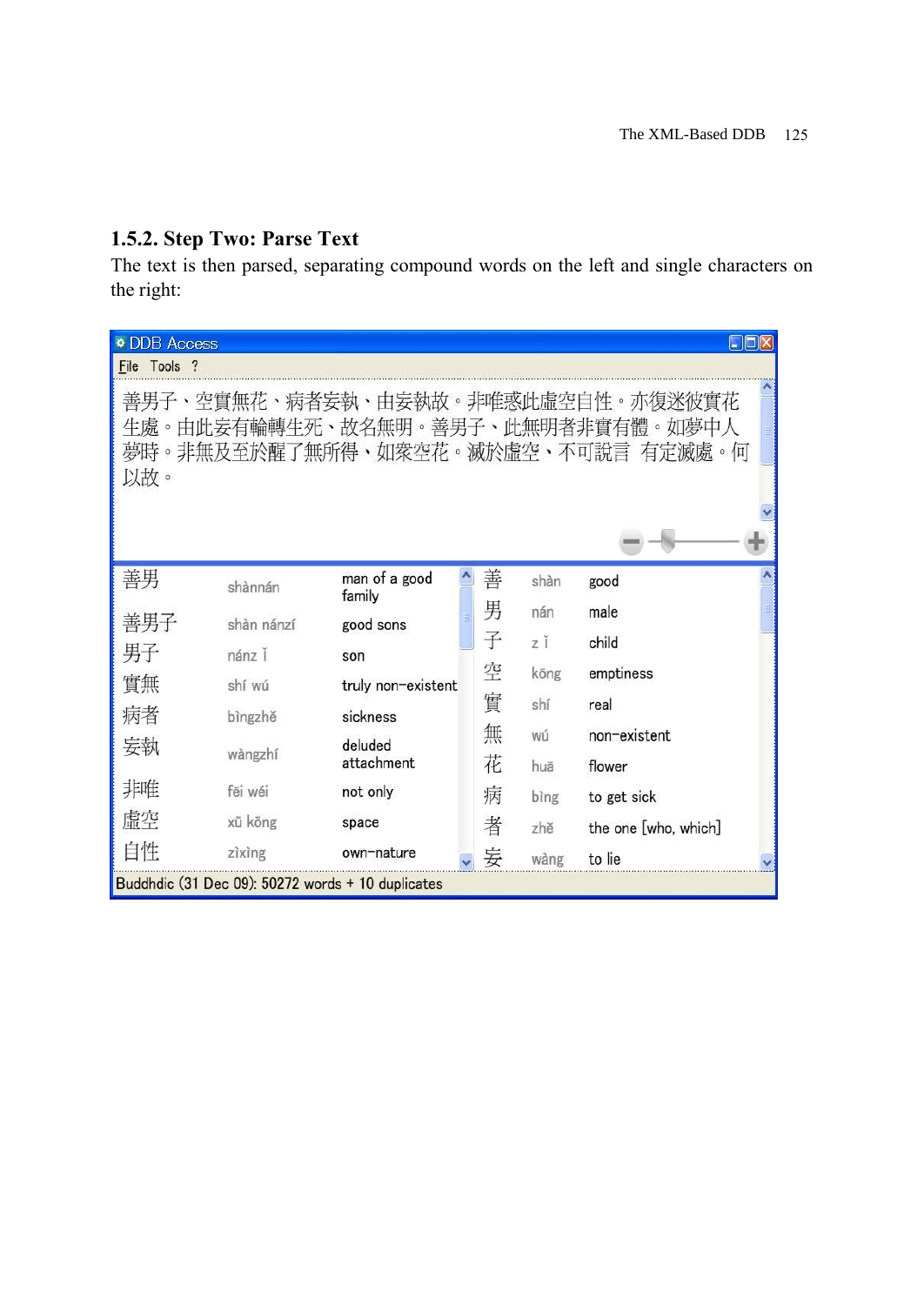### **1.5.3. Step Three: Select Word for Lookup**

The user can then select a character or compound word from the generated list for lookup in the DDB:

| <b>* DDB Access</b>                                                                                                                                                                                                                                                                                                                                                                                  |
|------------------------------------------------------------------------------------------------------------------------------------------------------------------------------------------------------------------------------------------------------------------------------------------------------------------------------------------------------------------------------------------------------|
| File Tools ?                                                                                                                                                                                                                                                                                                                                                                                         |
| 善男子、空實無花、病者妄執、由妄執故。非唯惑此虛空自性。亦復迷彼實花生<br>。由此妄有輪轉生死、故名無明。善男子、此無明者非實有體。如夢中人夢                                                                                                                                                                                                                                                                                                                             |
| <b>Back to main list</b><br>$\Box$ Add pinyin in text                                                                                                                                                                                                                                                                                                                                                |
| Standard<br>XML (raw)<br>Text<br><b>XML</b>                                                                                                                                                                                                                                                                                                                                                          |
| DDB<br>善男子<br>shàn nánzí good sons<br>Pronunciations<br>py shàn nánzí wg san nan-tzu hg 선남자 me seon namja mr son namja RR ゼ<br>ンナンシ hb zen nanshi qn thiện nam tử                                                                                                                                                                                                                                    |
| <b>Meanings</b><br>or "sons of good families;" one of the Buddha's terms of address to his<br>disciples, similar to "gentlemen." One possessing correct faith (Skt. kula-putra).<br>Those who have cultivated merit in previous lifetimes, allowing them the prized<br>opportunity to listen directly to a sermon by the Buddha. See also 善男子善女<br>Buddhdic (31 Dec 09): 50272 words + 10 duplicates |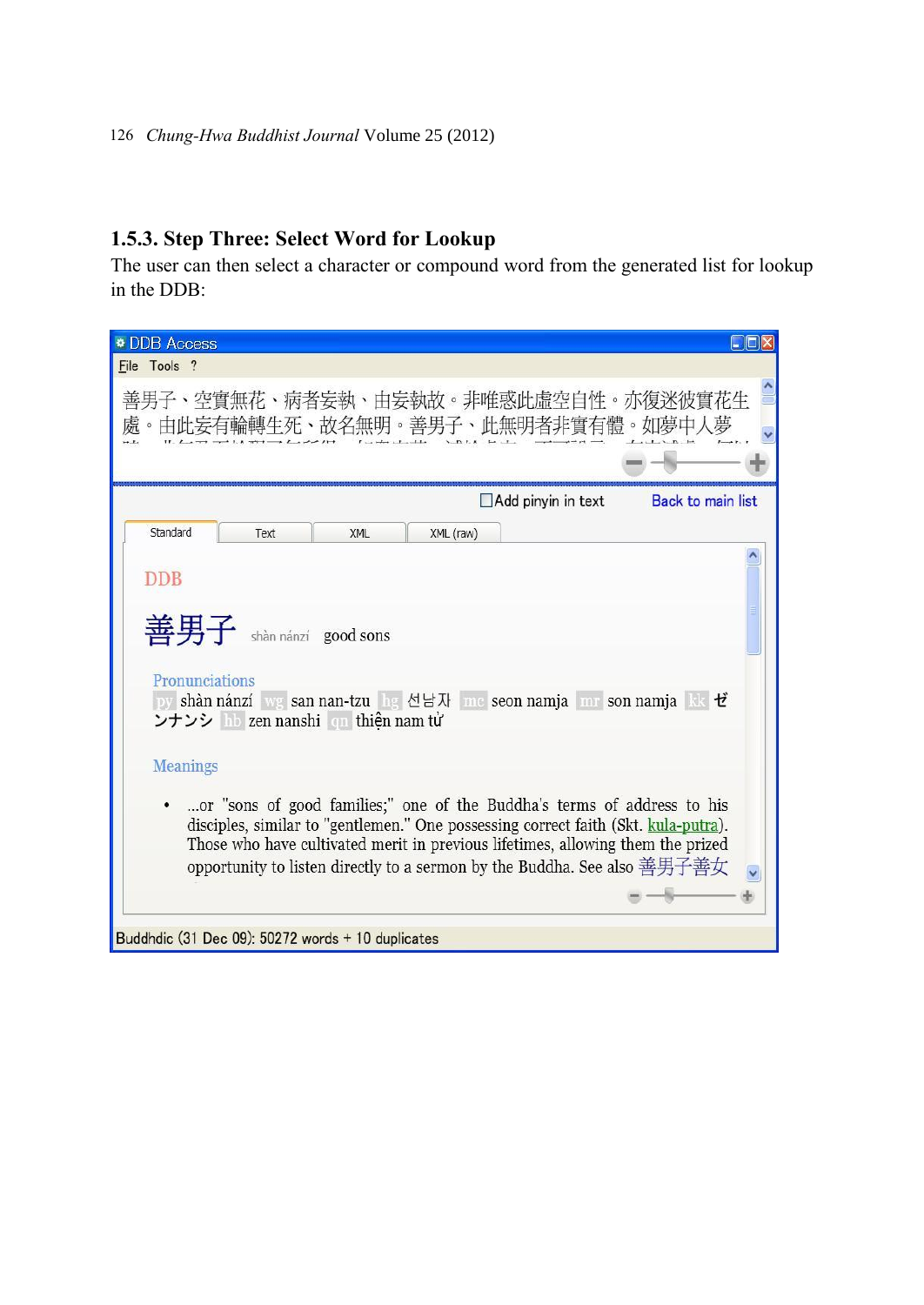#### **1.6. Meeting the DDB Password Policy**

Both for security purposes, and in order to encourage users to contribute to the DDB, Muller has implemented a tiered password policy. This has led to a maximum number of calls per day for users with the "guest" login. In order to meet the DDB password policy, DDB data have to be requested from the user PC. Since making XML calls from the SmartHanzi.net server would have infringed the DDB password policy it was not considered.

One option might have been to include XML data into SmartHanzi.net HTML / Ajax pages, of course subject to agreement from the DDB team. However, for security reasons, JavaScript does not allow a web page from one site (SmartHanzi.net) to access XML data from another site (DDB). Cross-domain calls may be allowed in latest generation browsers but not all users have a recent browser.

#### **1.7. The DDB Access Application**

The chosen solution was to develop a PC application, called "DDB Access," which is not subject to the cross-domain limitation. The application has the same look and feel as the website and uses the same DDB extract to parse the text. When the user clicks on a word, the application makes a request to the DDB server and gets the full XML data. Each user needs to provide his or her DDB password.

The XML data are presented with different views in separate tabs:

- Standard view: similar to the DDB website.
- Text view: no formatting, convenient for paste and copy into a word processor.
- XML: formatted XML view.
- XML (raw): unformatted XML view, for paste and copy into a XML editor.

To make sure that parsing and lookup maintain consistency, it is recommended to download monthly updates.

#### **1.8. Technology**

The application is developed with Microsoft Windows Presentation Foundation (WPF, .NET 3.5). It embeds a SQLite lightweight database which makes it easy, for instance, to add the "Also contained in" function.

#### **1.9. Soothill and Hodous**

Both SmartHanzi.net and DDB Access also include Soothill and Hodous entries, as digitized and published by A. Charles Muller. (<*http://www.acmuller.net/soothill /index. html*>).